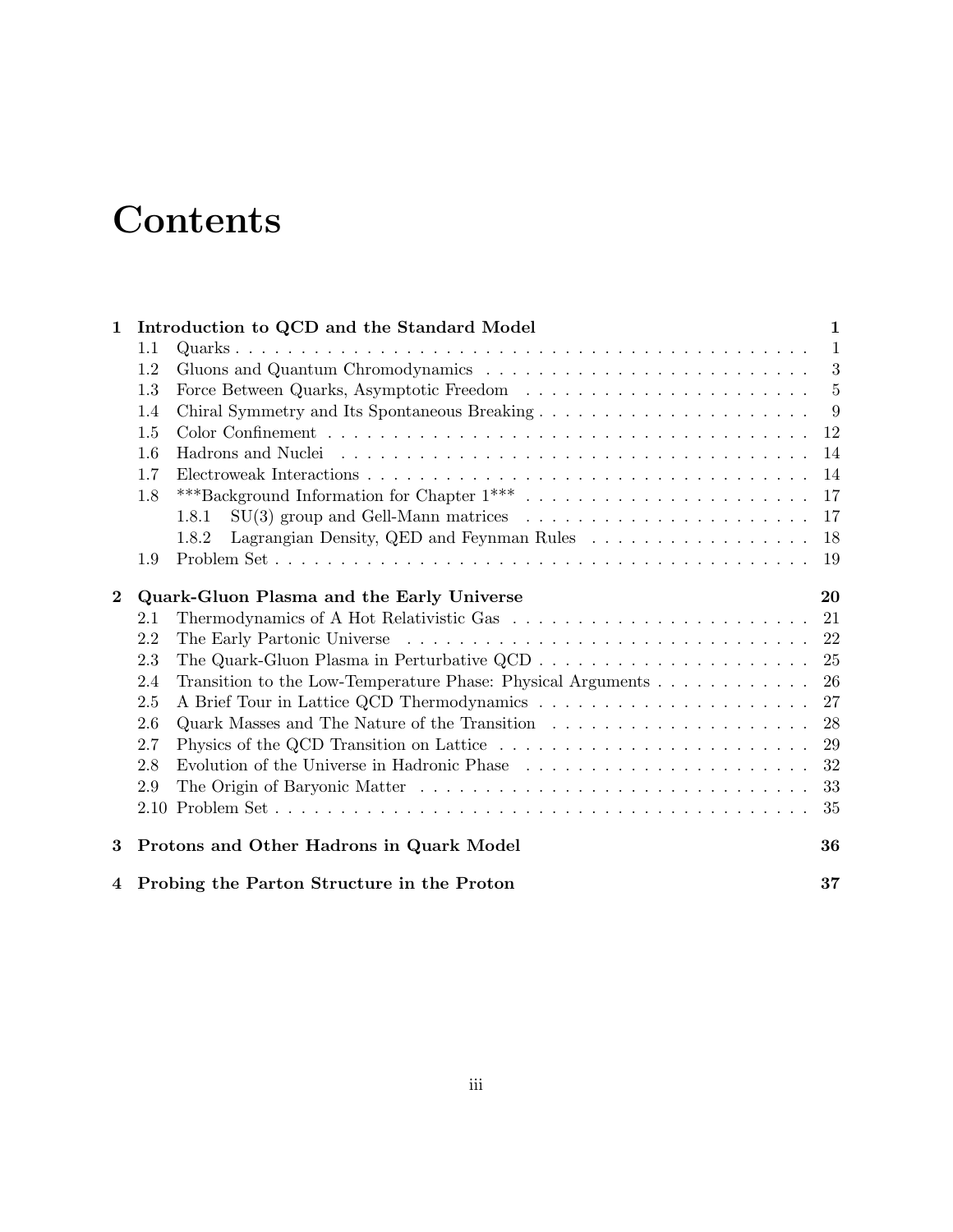## Chapter 1

## Introduction to QCD and the Standard Model

It is an astounding fact that modern-day physics can quantitatively describe phenomena from the small scale of quarks and leptons  $(10^{-18} \text{ cm})$  to the large scale of the whole present-day Universe  $(10^{28}$  cm) using the four fundamental forces: gravity, electromagnetism, strong and weak interactions. While gravity is governed by Einstein's general relativity, the other three forces can be described to an excellent degree by a quantum field theory of quarks and leptons based on a framework consistent with Einstein's special theory of relativity and quantum mechanics: the so-called standard model (SM). This book is mainly about the physics of strong interactions, the associated structure and interactions of hadronic matter, and its role in the evolution of the Universe from a very early stage (microseconds young) to the present day (13 billion years old). However, as the reader will discover, it is not possible to tell the story without including the other forces. Therefore in this beginning chapter, we give an introduction to the standard model, with an emphasis on the fundamental theory of strong interactions—quantum chromodynamics (QCD).

## 1.1 Quarks

The quarks will be major characters in our story and are the fundamental objects participating in strong interactions. Like the electrons, they are simple structureless (as far as we know) spin-1/2 particles. Therefore in a relativistic theory, they are described by Dirac spinors  $\psi_{\alpha}(x)$  with four components  $\alpha = 1, ..., 4$ , which are functions of the space-time coordinates  $x^{\mu} = (t, x, y, z)$ . If quarks did not interact with other particles or fields, they would obey the free Dirac equation,

$$
(i \ \mathcal{D} - m)\psi(x) = 0 , \qquad (1.1)
$$

where  $m$  is meant to be the "free" mass and other notations follow from the standard textbooks like Bjorken and Drell, or Peskin and Schroder. Simple states of these quarks are the standard plane waves

$$
\psi_{k,\lambda}(x) = u(k,\lambda)e^{-i(Et - \vec{x}\cdot\vec{k})}, \qquad (1.2)
$$

where  $k^{\mu} = (E, \vec{k})$  and  $\lambda$  denote the four-momentum and polarization, and  $u(k, \lambda)$  is the spindependent momentum-space wave function. We note that the Dirac equation can also be derived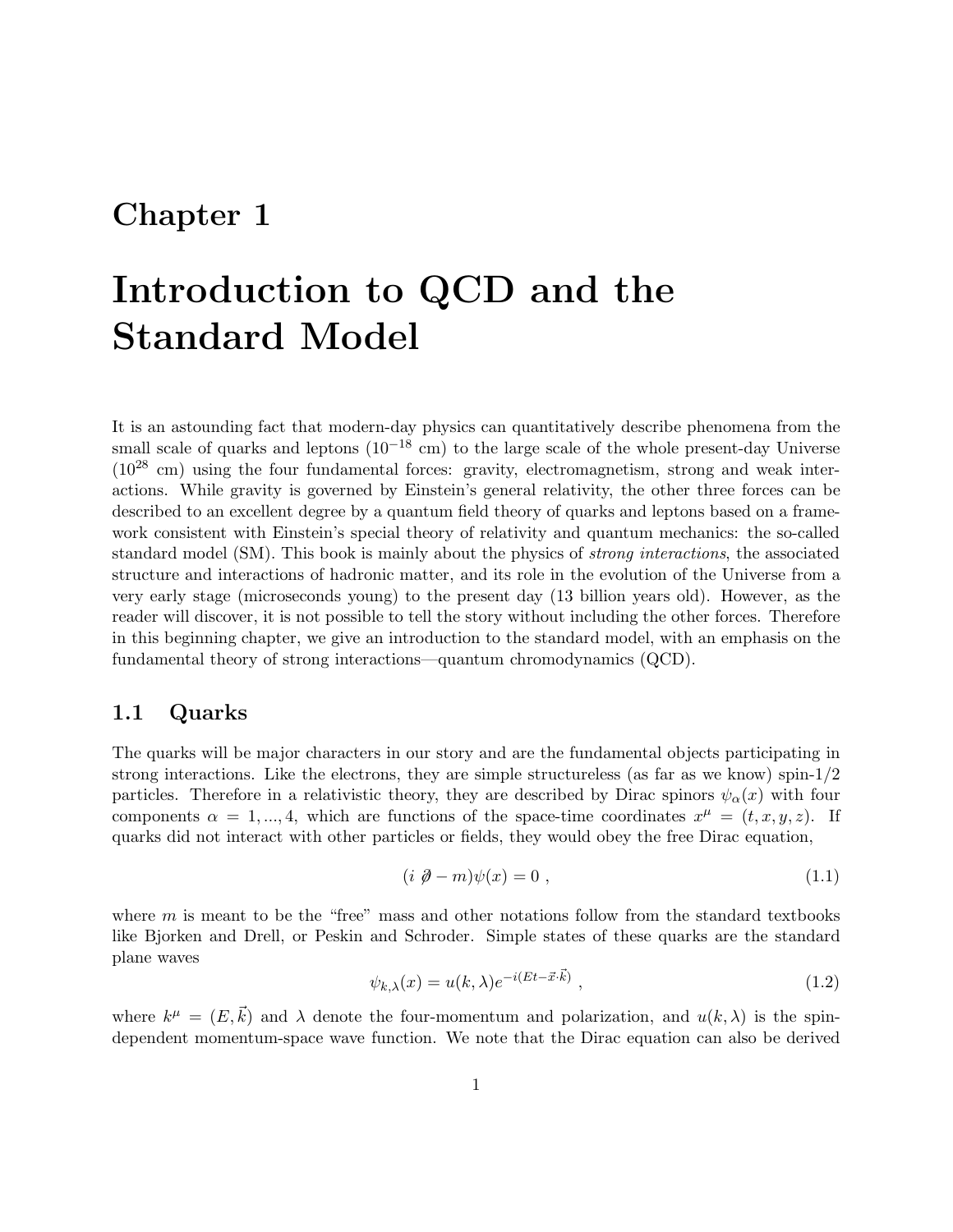from the lagrangian density,

$$
\mathcal{L}(x) = \bar{\psi}(x)(i \ \partial - m)\psi(x) \ . \tag{1.3}
$$

In reality, however, free quarks have never been observed in laboratory; this is known as quark confinement, and is an important consequence of the low-energy dynamics of strong interactions. We will discuss this phenomenon more extensively below and in subsequent chapters.

At present, we have discovered six flavors of quarks through various high-energy experiments:  $\text{up}(u)$ ,  $\text{down}(d)$ ,  $\text{charm}(c)$ ,  $\text{strange}(s)$ ,  $\text{top}(t)$  and  $\text{bottom}(b)$ . These flavors organize themselves into families under the weak interactions. Up and down form the first family (or generation), charm and strange the second, and top and bottom the third. As far as we can ascertain, these three families are basically repetitions of the same pattern (same quantum numbers) with unknown physical significance. For example, the electric charges of the up, charm and top quarks are all 2/3 of that of the proton, and the charges of the down, strange, and bottom are all  $-1/3$ . They are distinguished by their masses and associated "flavor" quantum numbers.

#### Quark Masses

Because we cannot observe free quarks, their masses obviously cannot be measured directly and so the very meaning of mass requires some explanation. The mass of a quark is actually just a parameter in the lagrangian of the theory, which describes the self-interaction of the quark, and is not directly observable. As such, the mass parameter is much like a coupling constant in quantum field theory, and is technically dependent on the momentum scale and the renormalization scheme and scale-dependent. (In this book, unless specified otherwise, we always use the so-called dimensional regularization and modified minimal subtraction, or in short MS quark masses.)

According to the standard model, the masses of the quarks are generated through a symmetry breaking phase transition of the electroweak interactions (a transition similar to that of a normal conductor to superconductor in condensed matter physics, in which an effective mass for the photon is produced). The detailed aspects of the symmetry breaking, such as the existence of Higgs bosons, are still under investigation in experiments at high-energy colliders. Our present knowledge of the quark masses is shown in Table 1.1

| Quark Flavor: | up.         | down      | charm              | strange              | $\rm{top}$        | bottom   |
|---------------|-------------|-----------|--------------------|----------------------|-------------------|----------|
| Mass:         | $1.5-4~MeV$ | $4-8$ MeV | $1.25 \text{ GeV}$ | $\sim 100~{\rm MeV}$ | $175 \text{ GeV}$ | 4.25 GeV |
| Charge:       | ∠.          |           |                    |                      |                   |          |

Table 1.1: Quark masses in the  $\overline{\text{MS}}$  renormalization scheme at a scale of  $\mu = 2$  GeV.

#### Color Charge

The quarks participate in strong interactions because they carry color charges. The color charges are the analogs of electric charge in Quantum Electrodynamics, but with important differences. Unlike electric charge, which is a scalar quantity in the sense that the total charge of an electric system is simply the algebraic sum of individual charges, the color charge is a quantum vector charge, a concept similar to angular momentum in quantum mechanics. The total color charge of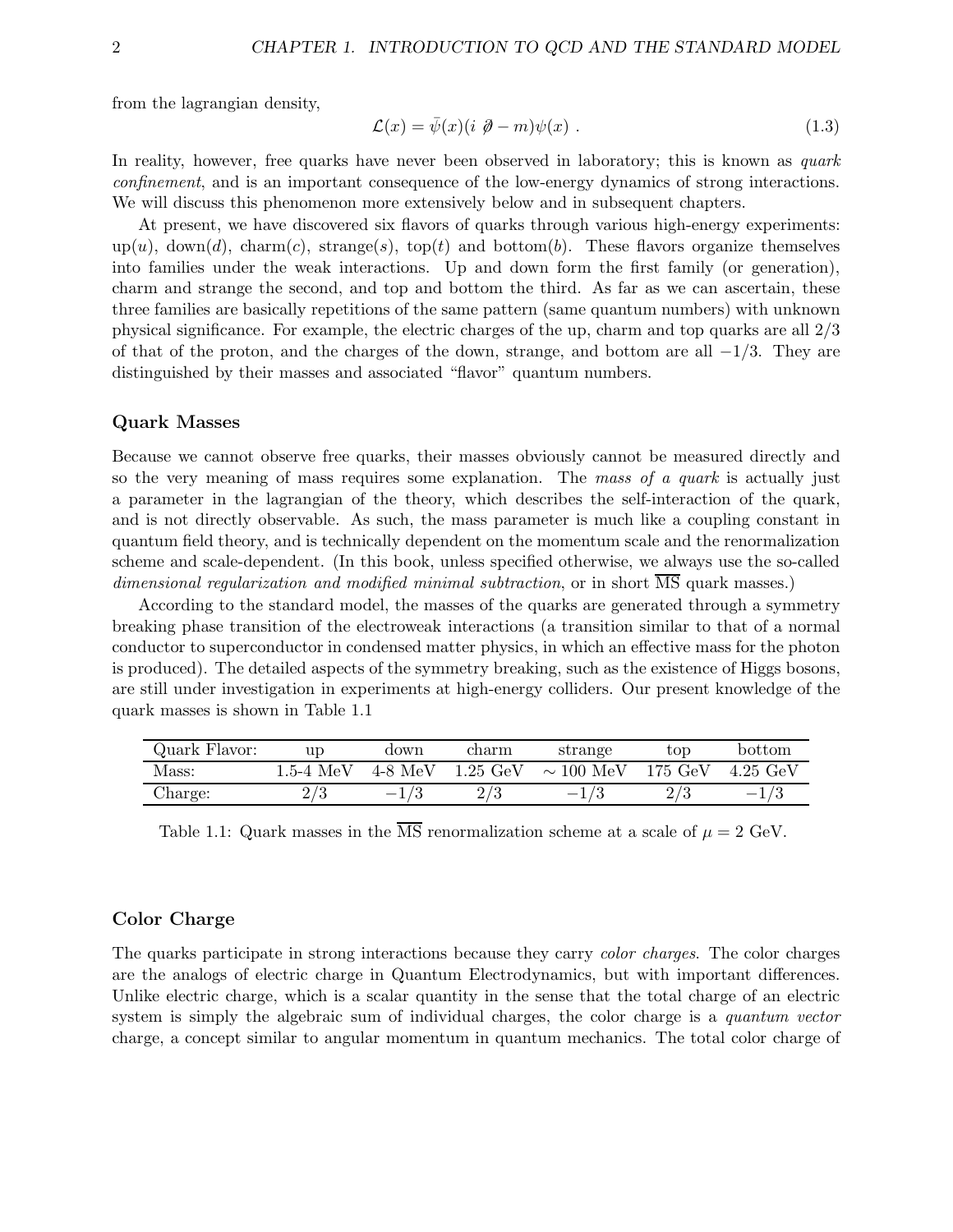a system must be obtained by combining the individual charges of the constituents according to group theoretic rules analogous to those for combining angular momenta in quantum mechanics.

The quarks have three basic color-charge states, which can be labeled as  $i = 1, 2, 3$ , or red, green, and blue, mimicking three fundamental colors. Three color states form a basis in a 3-dimensional complex vector space. A general color state of a quark is then a vector in this space. The color state can be rotated by  $3 \times 3$  unitary matrices. All such unitary transformations with unit determinant form a Lie group SU(3). The 3-dimensional color space forms a fundamental representation of  $SU(3)$ . It is customary to label the color charges by the spaces of the  $SU(3)$  representations, 3 in the case of a quark. The rules of adding together color charges follow those of adding representation spaces of the SU(3) group, which are straightforward extensions of adding up angular momenta in quantum mechanics. Some examples of adding up quark charges can be found in in the Appendix of this chapter.

The quarks, like the electron, have anti-particles, called antiquarks, often denoted by  $\bar{q}$ . The antiquarks have the same spin and mass as the quarks, but with opposite electric charges. For example, an anti-up quark has an electric charge  $-2/3$  of the proton charge. The color charge of an antiquark is denoted  $\overline{3}$ , which is a representation space of SU(3) where the vectors are transformed according to the complex conjugate of an SU(3) matrix.

One can more generally view quark confinement as color confinement: strong interactions do not allow states other than color-singlet, or color-neutral to appear in nature. There is strong evidence for color confinement in numerical simulations of QCD, known as lattice QCD calculations. However, there is no rigorous mathematical proof in the literature to date.

## 1.2 Gluons and Quantum Chromodynamics

Quarks do not interact with each other directly; they do so through intermediate agents called gluons. A simple way to understand this is that the gluons in strong interactions play the role of photons in quantum electrodynamics (QED), which mediate electromagnetic interactions between charged currents. Like photons, gluons are massless, spin-1 particles with two polarization states (left-handed and right-handed). They are represented by a four-component vector potential  $A^{\mu}(x)$ with a Lorentz index  $\mu = 0, 1, 2, 3$ , just as in electromagnetism. Therefore, conditions must be imposed on  $A^{\mu}(x)$  to select only the physical degrees of freedom, as different  $A^{\mu}(x)$  can give rise to the same physics. These conditions are called *gauge conditions* or gauge choices. For the same reason,  $A^{\mu}(x)$  are called *gauge potentials*, and gluons are called *gauge particles*.

Although there is only one type of photon mediating electromagnetic interactions, there are 8 types of gluons mediating the strong interactions. This proliferation of gauge particles has to do with the  $SU(3)$  color symmetry: Return to the free quark lagrangian density in Eq.  $(1.2)$ , where the quark field is now endowed with a new index i for color. It is easy to see that  $\mathcal L$  is invariant under a global SU(3) transformation

$$
\psi'(x) = U\psi(x) \tag{1.4}
$$

where U is a  $3 \times 3$  unitary matrix acting on color index, and "global" means that the field at different spacetime is transformed in exactly the same way. A generic SU(3) matrix requires 8 real parameters, usually written in the form

$$
U = \exp\left(i \sum_{a} \theta^a \lambda^a / 2\right) \,,\tag{1.5}
$$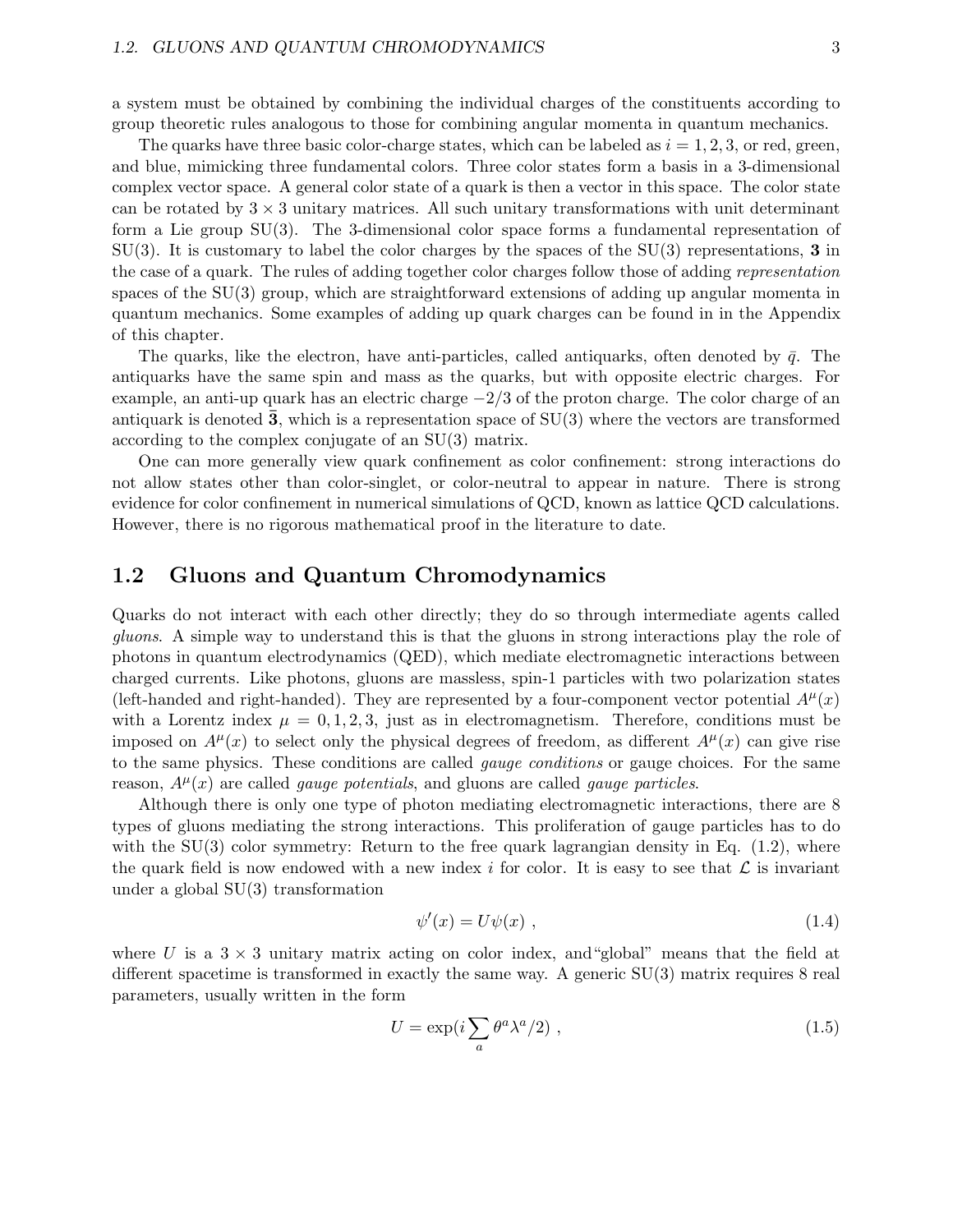where  $\lambda^a/2$  ( $a = 1, ..., 8$ ) are  $3 \times 3$  hermitian matrices and are the so-called generators of SU(3) rotations, just like the angular momentum operators  $L_i$  being generators of ordinary space rotations. A commonly used definition of these matrices is due to Gell-Mann (and hence named after him) and can be found in the Appendix.

If we introduce 8 gluon potentials,  $A_a^{\mu}$ , as well as the associated covariant derivative,  $D^{\mu} \equiv$  $\partial^{\mu} + igA^{\mu}_{a}\lambda^{a}/2$ , the free quark lagrangian can be modified to

$$
\mathcal{L}_q = \bar{\psi}(i \not\!\!D - m_q)\psi \ . \tag{1.6}
$$

The new lagrangian has a remarkable symmetry called gauge symmetry: It is invariant under a spacetime-dependent SU(3) rotation  $U(x)$  of the quark fields if, at the same time, the gauge potentials transform according to

$$
A^{\mu} \to U(A^{\mu} + \frac{i}{g}\partial^{\mu})U^{\dagger} , \qquad (1.7)
$$

where we have introduced the  $3 \times 3$  gluon potential matrix  $A^{\mu} = A^{\mu}_{a} \lambda^{a}/2$ . The above transformation is a generalization of gauge transformations in classical electromagnetism, and reflects that the number of physical degrees of freedom associated with each gauge potential is just 2, those of massless spin-1 particles!



Figure 1.1: The color of a quark can change from  $i$  to  $j$  by a gluon of color  $a$ , coupled through SU(3) generator  $t_{ij}^a = \lambda_{ij}^a/2$ .

Therefore, by requiring a local color (gauge) symmetry, we find that the quarks are no longer free particles, but they interact with each other through the new gauge potentials. In other words, the gauge symmetry has generated a well-defined dynamics of the color charges. The 8 gluons are simply related to the 8 parameters of a general SU(3) transformation!

Let us examine these color interactions in some details. The interaction term in the lagrangian is

$$
\mathcal{L}_{int} = -g\bar{\psi}_j A_a^\mu \frac{\lambda_{ji}^a}{2} \gamma_\mu \psi_i , \qquad (1.8)
$$

where  $g$  is the coupling constant. Therefore, quarks interact with gluons in a way similar to electrons interacting with photons. A new feature here is that the quark can change its color from  $i$  to j by emitting or absorbing a gluon of color a, coupling through an SU(3) generator  $t_{ij}^a = \lambda_{ij}^a/2$ , as shown in Fig. 1.1.

Gluons are physical degrees of freedom and therefore must carry energy and momentum themselves. Thus one must add additional terms in the lagrangian to describe these physical features.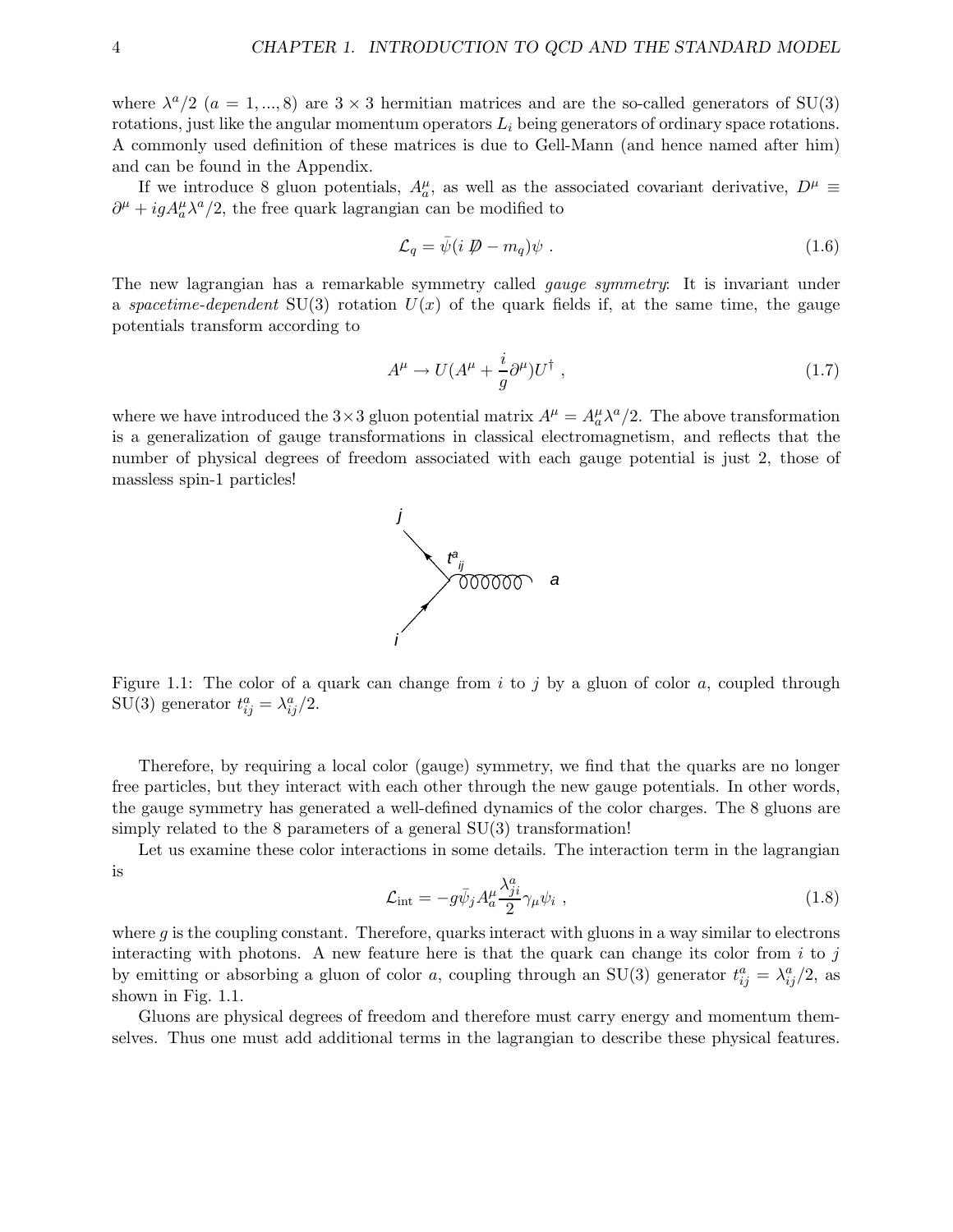Following the successful theory of Maxwell on electromagnetism, we introduce in a similar way the antisymmetric field strength tensor  $F^a_{\mu\nu}$  and the kinetic energy term for the gluons

$$
\mathcal{L}_g = -\frac{1}{4} F^{\mu\nu a} F_{\mu\nu a} \tag{1.9}
$$

where summation over color is implicit. To ensure the new term added is gauge-invariant, the field strength tensor is required to transform according to  $F^{\mu\nu} \to U F^{\mu\nu} U^{\dagger}$ . This can be accomplished by choosing  $F^{\mu\nu} = -ig[D^{\mu}, D^{\nu}],$  or

$$
F^{\mu\nu} = \partial^{\mu}A^{\nu} - \partial^{\nu}A^{\mu} - g[A^{\mu}, A^{\nu}], \qquad (1.10)
$$

where apart from the standard partial derivative terms, there is a commutator term  $[A^{\mu}, A^{\nu}]$ . This is non-linear in terms of the gauge potential. Therefore, the eight gluons do not come in as a simple repetition of the photon in QED—they have three- and four-gluon self-interactions! We depict such interaction terms schematically in Fig. 1.2.



Figure 1.2: Self-interactions of gluons which are responsible for many important features of QCD, such as asymptotic freedom, color confinement and chiral symmetry breaking.

The full QCD lagrangian density is the sum of quark and gluon terms,

$$
\mathcal{L}_{\text{QCD}} = \mathcal{L}_{\text{q}} + \mathcal{L}_{\text{g}} \ . \tag{1.11}
$$

Because the gluons carry color charges, their self-interactions are a source of the key differences between QCD and QED. In fact, these interactions are responsible for many of the unique and salient features of QCD, such as asymptotic freedom, chiral symmetry breaking, and color confinement. In the remainder of this chapter, we briefly discuss these important properties of color dynamics.

## 1.3 Force Between Quarks, Asymptotic Freedom

A first exercise in studying electromagnetic physics is to consider the force between two electric charges. Similarly, a starting point to understand strong interactions is to consider the strong force between two quarks. Of course, we forget for the moment the fact that the free quarks do not exist and the interaction between quarks may not be calculable through simple one-gluon exchange. We press ahead anyway just to see what follows.

As shown by Feynman diagram in Fig.  $1.3$ , a quark of color i, exchanging a gluon with another quark of color j, scatters into a quark of color  $i'$ , along with a quark of color j'. The scattering amplitude for this process is

$$
S \sim (-ig t_{i'i}^a \gamma^\mu) D_{\mu\nu}(q) (-ig t_{j'j}^a \gamma^\nu) , \qquad (1.12)
$$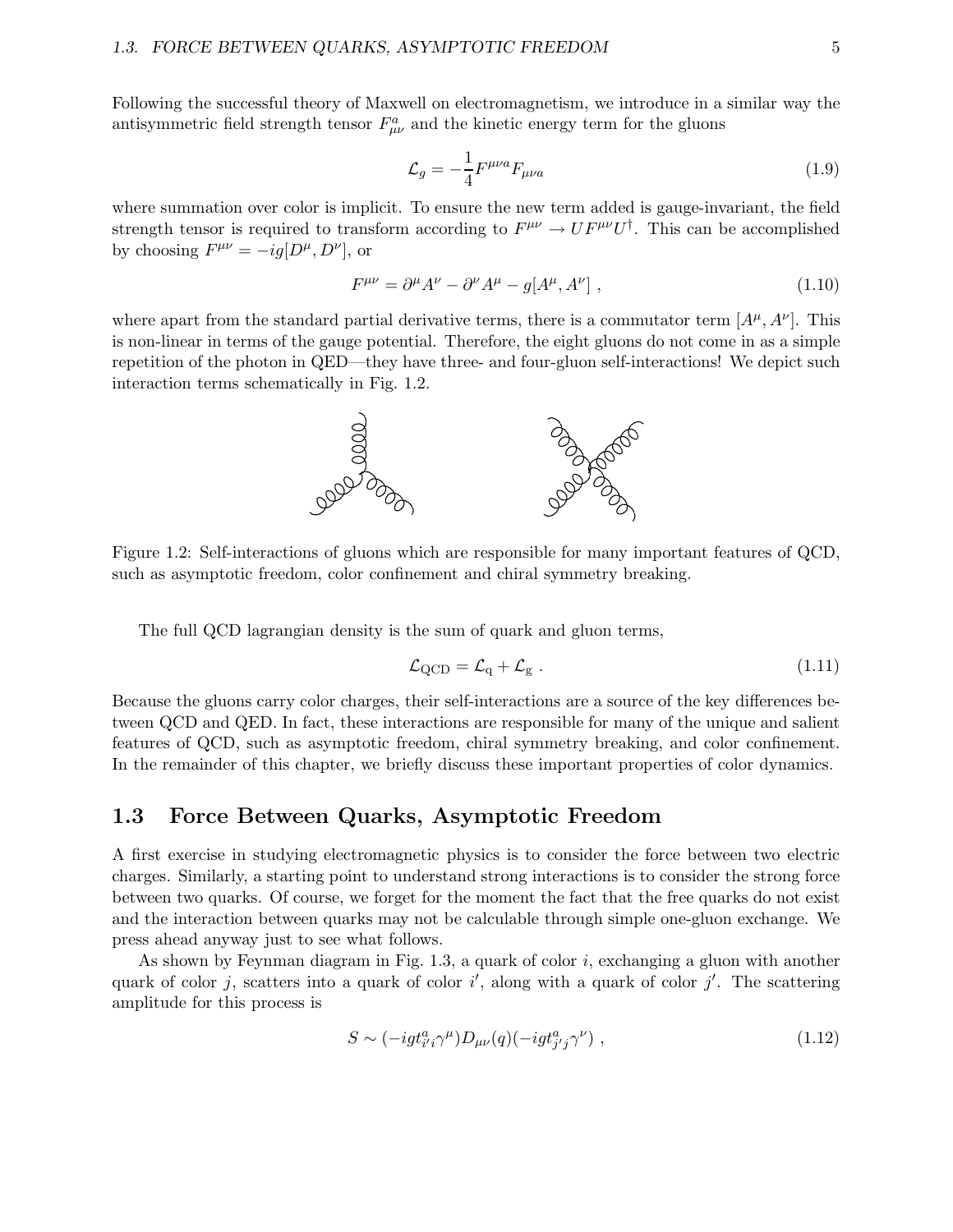where we have taken into account all 8 gluon exchanges by summing  $a = 1, ..., 8$ . The fourmomentum q of the gluon is space-like,  $q^2 = q_0^2 - \bar{q}^2 < 0$ .  $D_{\mu\nu}(q)$  is the gluon propagator in Feynman gauge (a particularly convenient gauge choice!),

$$
D_{\mu\nu}(q) = \frac{-ig_{\mu\nu}}{q^2} \ . \tag{1.13}
$$

The only difference between the above amplitude and that for two electrons is the color factor  $t_{i'i}^at_{j'j}^a$ .



Figure 1.3: Strong interactions of two quarks through one-gluon exchange.

Let us calculate the color factors for the two quarks in  $6$  and  $\overline{3}$ , respectively. If two quarks are in 6, for example, we can take a specific case  $i = j = i' = j' = 1$ . By summing over a, the average color factor is 1/3. Thus the interaction between the quarks in the symmetric color state is repulsive. This sign is analogous to the electric force. On the other hand, if the two quarks are in  $\overline{3}$ , the color factor is  $-2/3$ , and the force between them is attractive! Therefore we conclude that the force between two quarks depend on the color states! For a more detailed discussion on this, see Halzen and Martin.

Exercise: work out the sign of color force between a quark and antiquark when they are in 1 and 8, respectively.

#### Asymptotic Freedom

One of the striking properties of QCD is asymptotic freedom which states that the interaction strength  $\alpha_s = g^2/4\pi$  between quarks becomes smaller as the distance between them gets shorter. For this observation, Gross, Politzer and Wilczek won 2004 Nobel prize in physics.

To explain asymptotic freedom, let us first recall that in electrodynamics, the force between two charges  $q_1$  and  $q_2$  in vacuum is described by Coulomb's law,

$$
F = \frac{1}{4\pi} \frac{q_1 q_2}{r^2} \tag{1.14}
$$

If, on the other hand, the two charges are submerged in a medium with dieletric constant  $\epsilon > 1$ (charge screening), the force becomes

$$
F = \frac{1}{4\pi\epsilon} \frac{q_1 q_2}{r^2} \,,\tag{1.15}
$$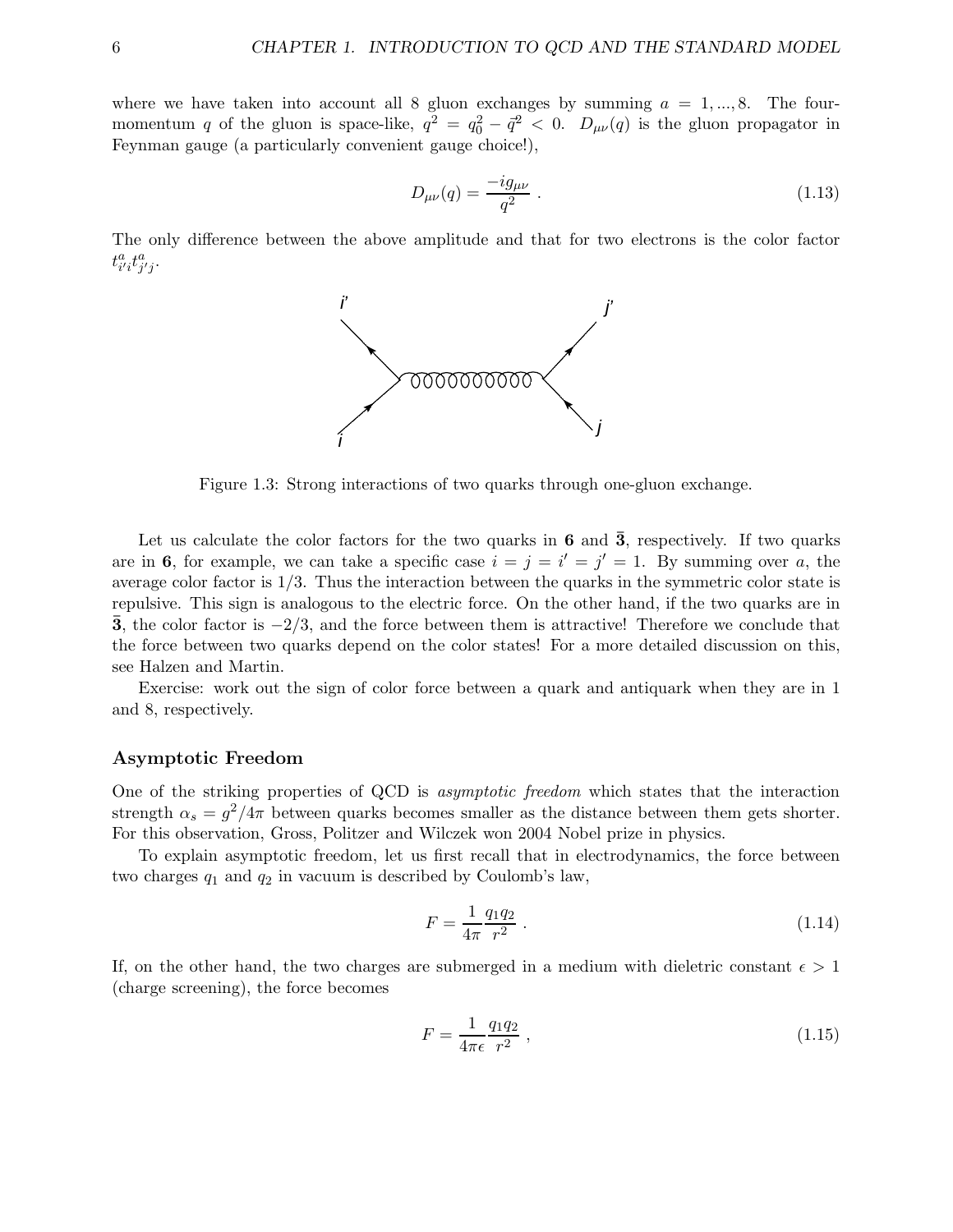#### 1.3. FORCE BETWEEN QUARKS, ASYMPTOTIC FREEDOM 7

which also can be expressed in the above vacuum form by introducing the effective charge  $\tilde{q}_i$  =  $q_i/\sqrt{\epsilon}$ . Thus the effect of the medium may be regarded as modifying the charges.

In the quantum field theory, the vacuum is not empty because it is just the lowest energy state of a field system and is filled with electrons of negative energies from one point of view. When a photon passes through the vacuum, it can induce transitions of an electron from negative to positive energy states, virtually creating a pair of electron and positron, known as vacuum fluctuation, shown in the first diagram in Fig. 1.4. Because of this, the interaction between two electrons in the vacuum becomes

$$
F = \frac{e_{\text{eff}}^2}{4\pi r^2} = \frac{\alpha_{\text{em}}(r)}{r^2} \,,\tag{1.16}
$$

where  $\alpha_{\rm em}$  is an effective fine structure constant, depending on the distance r, or momentum transfer  $q \sim 1/r$ . As  $r \to \infty$  or equivalently,  $q \to 0$ , the coupling measured the interaction strength of the low-energy photon, and is what often quoted,  $\alpha_{em}(q=0) = 1/137.035$ .

The dependence of the fine structure constant on the distance or momentum scale can be determined by a differential equation in QED

$$
\mu \frac{d\alpha(\mu)}{d\mu} = \beta(\alpha(\mu)), \qquad (1.17)
$$

where  $\mu$  is a momentum scale, roughly corresponding to  $1/r$ . The above is also an example of renormalization group equations. The  $\beta$ -function may be calculated in perturbation theory because  $\alpha_{\rm em}$  is small and at one loop order  $\beta = 2\alpha_{\rm em}^2/3\pi > 0$ . The solution is thus

$$
\alpha_{\rm em}(\mu) = \frac{\alpha_{\rm em}(\mu_0)}{1 - \frac{\alpha_{\rm em}(\mu_0)}{3\pi} \ln \frac{\mu^2}{\mu_0^2}} \,. \tag{1.18}
$$

Note that the interaction strength of the two electrons gets stronger as the distance between them becomes smaller. Therefore, QED becomes a strongly-coupled theory at very short distance scale. For this reason, it cannot be solved in a completely consistent way unless an ultraviolet momentum cut-off is imposed on the theory.



Figure 1.4: The quantum vacuum polarization which effectively changes the interactions strength. The first diagram is shared by QED and QCD which renders the interaction stronger at shorter distance (screening). The second diagram arising from the nonlinear interaction between gluons in QCD has the antiscreening effect, which makes the coupling weaker at short distance.

In QCD, the same differential equation for the strong coupling constant holds. However, the  $\beta$ function is now different

$$
\beta(\alpha) = -\frac{\beta_0}{2\pi}\alpha^2 + \dots \tag{1.19}
$$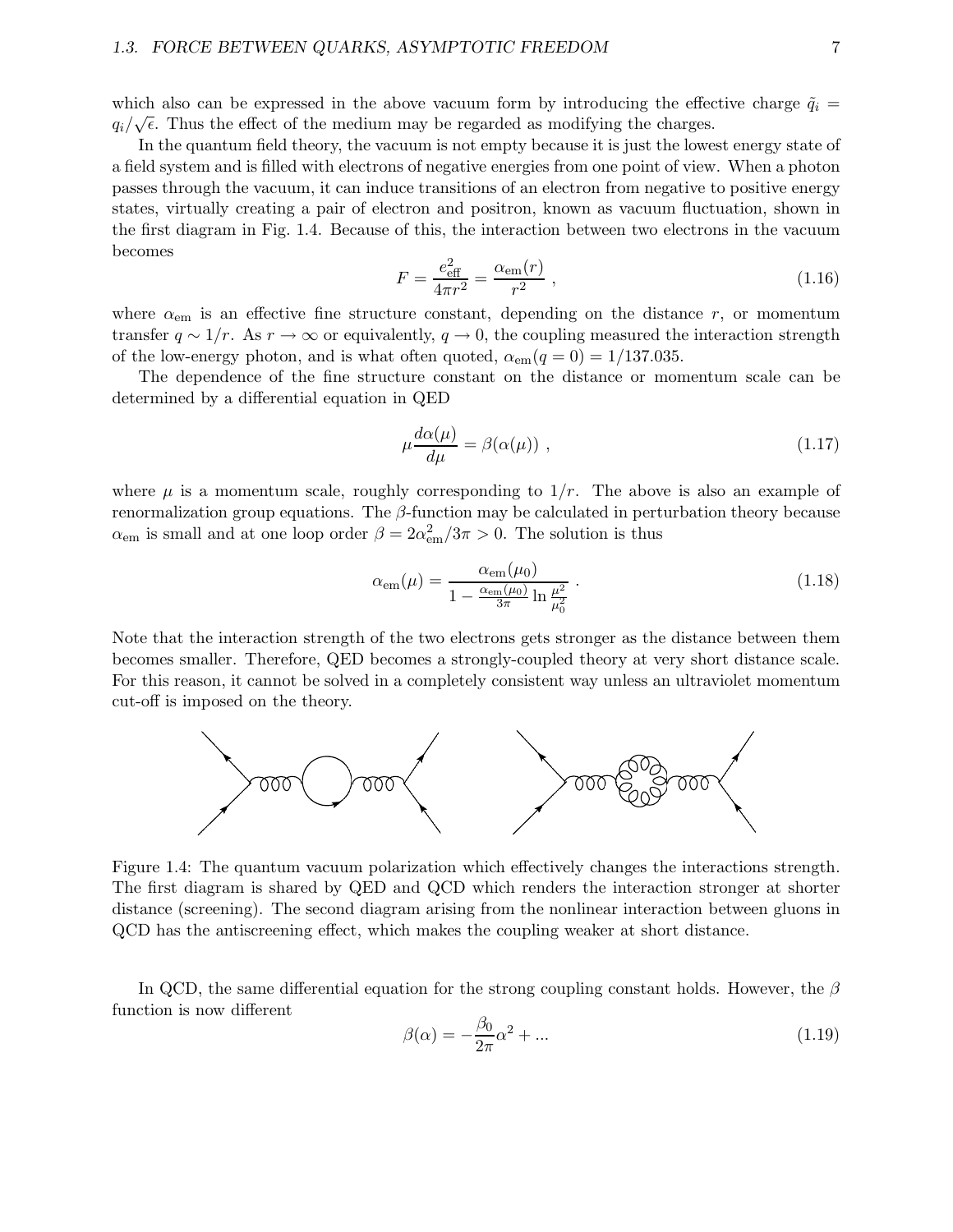where  $\beta_0 = 11 - \frac{2}{3}$  $\frac{2}{3}n_f$  with  $n_f$  is the number of active quark flavor. The second term in  $\beta_0$ ,  $-\frac{2}{3}n_f$ , comes from quark-antiquark pair effect in the first diagram in Fig. 1.4. It scales like the number of quark flavors and is negative (as it would be in QED). However, the first term, 11, has the opposite sign and comes from the non-linear gluon contribution shown in the second diagram (these are absent for QED). Thus the gluon self-coupling has an anti-screening effect! From the renormalization group equation, the coupling constant of QCD can be shown to have the following scale-dependence

$$
\alpha_s(\mu) = \frac{2\pi}{\beta_0 \ln(\mu/\Lambda_{\text{QCD}})} , \qquad (1.20)
$$

which goes to 0 as the momentum scale  $\mu \to \infty$  or the distance approaching 0! This strange behavior of the strong coupling has been verified in high-energy experiments to very high precision, as shown in Fig. 1.5, where Q stands for the running scale. The integration constant  $\Lambda_{\text{QCD}}$  is an intrinsic QCD scale, discussed below.



Figure 1.5: The running of the QCD coupling constant as a function of momentum transfer, experimental data vs. theoretical prediction.

Because of asymptotic freedom, the strong interaction physics can now be calculated in perturbation theory when the momentum transfer is large. In particular, the one-gluon exchange diagram (Fig. 1.3) becomes a good approximation for quark interaction as  $q^2 \gg \Lambda_{\rm QCD}^2$ . At present, the most accomplished result of QCD research is in the perturbative region, where many experimental data have been explained well by perturbative QCD (pQCD). One must emphasize, however, the force between quarks does not get weaker at the shorter distance, despite the fact that the coupling does. In fact, the force still grows at short distance in an asymptotic free theory!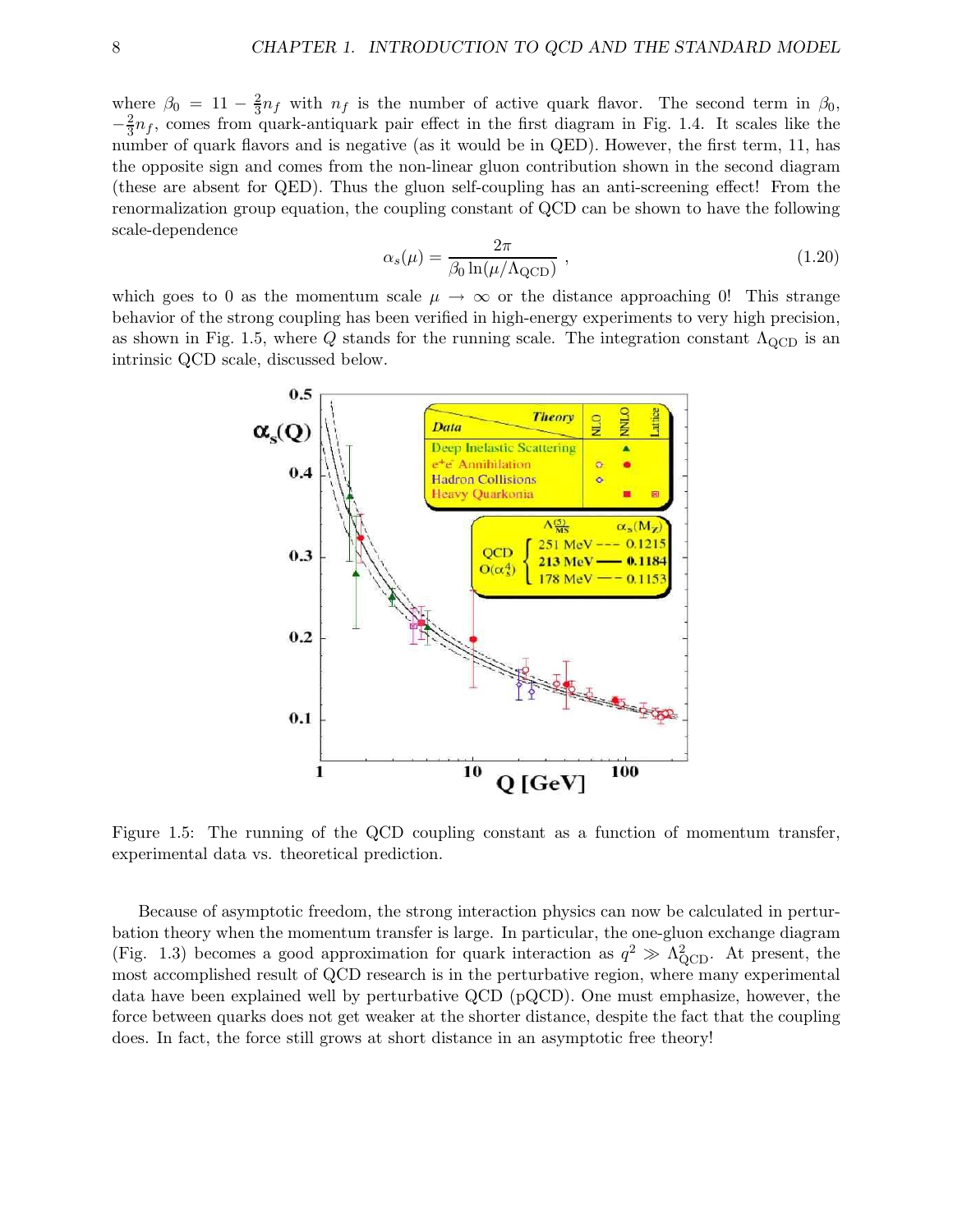#### Strong Interaction Scale  $\Lambda_{\rm QCD}$

The running coupling introduces a dimensional parameter  $\Lambda_{\rm QCD}$ , which sets the scale at which the coupling constant becomes large and the physics becomes nonperturbative. In fact,  $\Lambda_{\text{QCD}}$  simply sets the scale for strong interaction physics. In the  $\overline{\text{MS}}$ -scheme with 3 quark flavors,

$$
\Lambda_{\rm QCD} \sim 250 \text{ MeV}. \tag{1.21}
$$

All dimensionful QCD results without external momenta scale with this parameter when quark masses are negligible. For instance, it is largely responsible for the mass scale of protons and neutrons, and hence the mass scale of the baryonic mass in the Universe. On the other hand, pure QCD predictions with massless quarks are independent of  $\Lambda_{\rm QCD}$  and hence are pure numbers.

## 1.4 Chiral Symmetry and Its Spontaneous Breaking

In the last section, we have introduced the strong interaction scale  $\Lambda_{\rm QCD}$  through the running QCD coupling  $\alpha_s$ . With this, we can introduce the notion of light and heavy quarks. Briefly speaking, light quarks are ones having masses much smaller than  $\Lambda_{\text{QCD}}$ , and heavy quarks having masses much larger than that. Clearly, the up and down flavors are qualified for light quarks, whereas the charm, bottom, and top may be regarded as heavy. The strange quark is an exception, it appears neither light nor heavy, and is more difficult to deal with theoretically. In some cases, it can be regarded as light, in others it is closer to being heavy.

Here we focus on the light up and down quarks, which are perhaps the most relevant to the real world. To understand the physics of the light quarks, it is convenient to consider a theoretical limit in which their masses are exactly zero. We argue later that the physics of the real world is not so different from this theoretical limit.

#### Chiral Symmetry

If a quark has a zero mass, then the spin of the quark can either be in the direction of motion, in which case, we call it a *right-handed* quark, or in the opposite direction, in which case, we call it a left-handed quark. Since a massless quark travels at the speed of light, the handedness or chirality of the quark is independent of any Lorentz frame from which the observation is made.

The chirality can be selected by the Dirac matrix  $\gamma_5$  because the free hamiltonian commutes with it. We then define a projection operator  $P_{\pm} \equiv (1 \pm \gamma_5)/2$  to project out left and right-handed (chirality) quarks,

$$
\psi_{Lf} = \frac{1}{2}(1 - \gamma_5)\psi_f ,
$$
  
\n
$$
\psi_{Rf} = \frac{1}{2}(1 + \gamma_5)\psi_f .
$$
\n(1.22)

where  $f$  labels different flavors. The total quark field is simply a linear combination of the two,

$$
\psi = \psi_L + \psi_R \tag{1.23}
$$

If one plugs the above decomposition into the QCD lagrangian without the mass term, the quark part splits into two terms

$$
\mathcal{L}_q = \mathcal{L}_q(\psi_L) + \mathcal{L}_q(\psi_R) \tag{1.24}
$$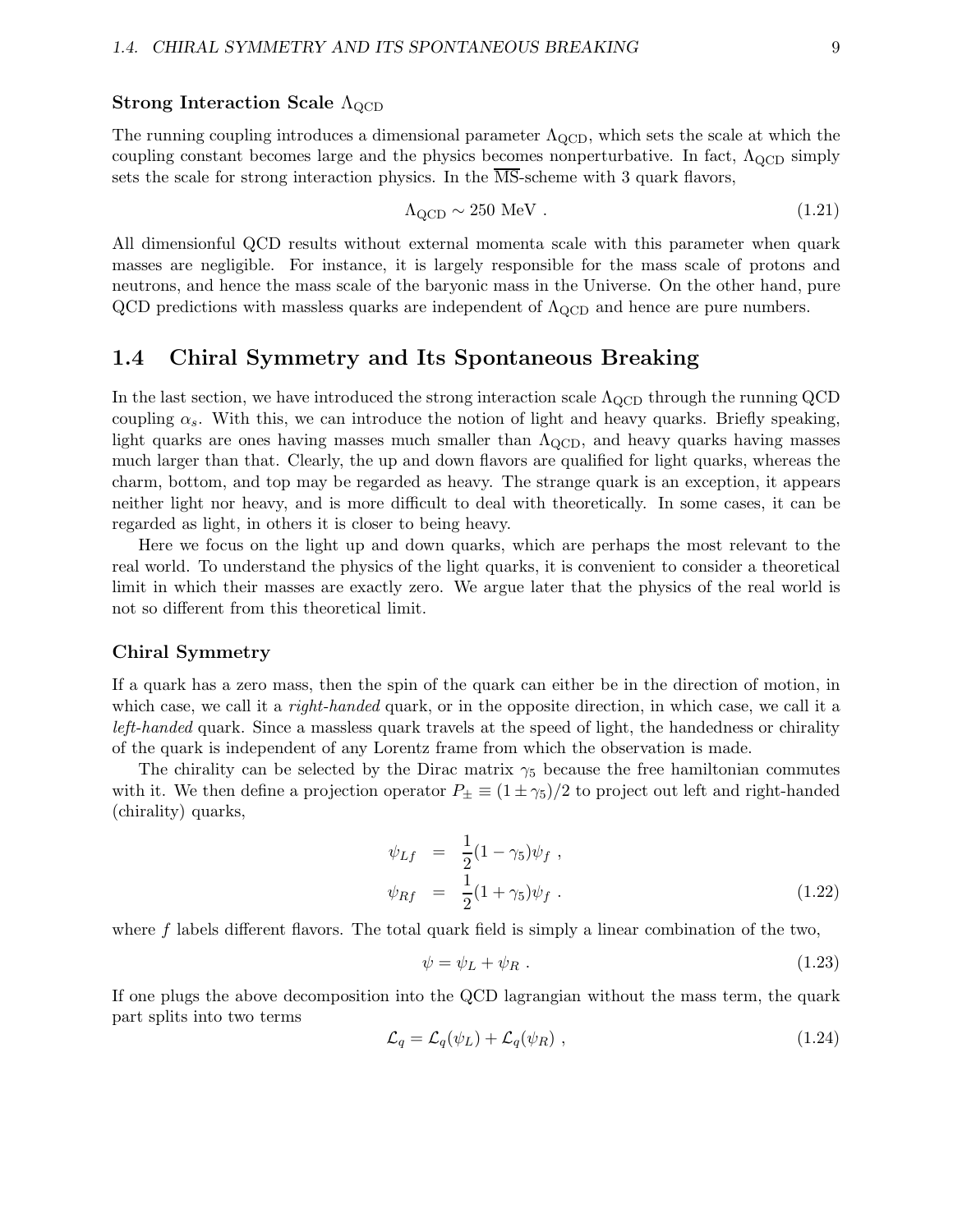with each depending on either the left-handed, or the right-handed field, but not both. In other words, the QCD interaction does not couple the left and right-handed quarks which appear to live in separate worlds.

Because the up and down quarks are both massless, they may be regarded as two independent states of the same object forming a two component spinor in "isospin space," in the same way as the  $\pm 1/2$  projection states of a spin-1/2 object. The lagrangian density is symmetric under the independent rotations of  $\psi_L$  and  $\psi_R$  in the left and right isospaces. More explicitly, under

$$
\begin{pmatrix} u'_{L,R} \\ d'_{L,R} \end{pmatrix} = U_{L,R} \begin{pmatrix} u_{L,R} \\ d_{L,R} \end{pmatrix}
$$
 (1.25)

where  $U_{L,R}$  are  $2 \times 2$  unitary matrices, the quark part of the lagrangian is invariant. We then say the QCD lagrangian has a chiral symmetry  $U(2)_L \times U(2)_R$ .

Since a 2 unitary matrix can be decomposed into product of a phase and a special unitary matrix with unit determinant, the chiral symmetry can be decomposed into

$$
U(2)_L \times U(2)_R = SU(2)_L \times SU(2)_R \times U_L(1) \times U_R(1) . \tag{1.26}
$$

The symmetry  $SU(2)_L \times SU(2)_R$  has not been seen explicitly in particle spectrum or scattering matrix element, in the same way as the rotational symmetry in 3-dimensional motion of a quantum particle. Rather, it is a "hidden" symmetry, in the sense that it breaks spontaneously into the so-called *isospin* subgroup  $SU(2)_{L+R}$  which corresponds to rotations  $U_L = U_R$ . Isospin symmetry is manifest in particle spectrum and scattering, and will be discussed further in Chapter 3.

#### A simple example of spontaneous symmetry breaking

Spontaneous symmetry breaking is a common phenomenon in physics: it happens in ordinary quantum mechanics and in many cases in condensed matter physics such as the spontaneous magnetization of a ferromagnet. A simple quantum mechanical example is shown here to illustrate what is going on. Consider a particle moving in a one-dimensional symmetric potential shown in Fig.1.6. The hamiltonian is symmetric under  $x \to -x$ , or parity transformation. Because of this symmetry, the wave functions of the eigenstates can be taken to be either symmetric and antisymmetric under parity. In particular, the ground state of the wave function  $|0\rangle$  is always symmetric,

$$
P|0\rangle = |0\rangle \t\t(1.27)
$$

because the kinetic energy is minimized this way.

As the barrier in the middle gets higher, an interesting feature in the spectrum develops: the energy levels become clustered as doublets. The wave function of the lower level in each doublet is symmetric and that of the upper one is antisymmetric. The difference of the energy in the doublet is exponentially small as a function of the barrier height. In fact, as the barrier in the middle goes to infinity, all energy levels are exactly two-fold degenerate, including the ground state. Physically, this must be the case, because we effectively have two identical infinite square wells.

Thus, there are an infinite number of ways to choose the ground wave function when the degeneracy arises. However, some of the choices are the most natural, i.e., we take as the ground state when the particle is either in the left well, or in the right well. Placing a particle in both wells simultaneously is theoretically possible, but hard to realize in practice. Although the two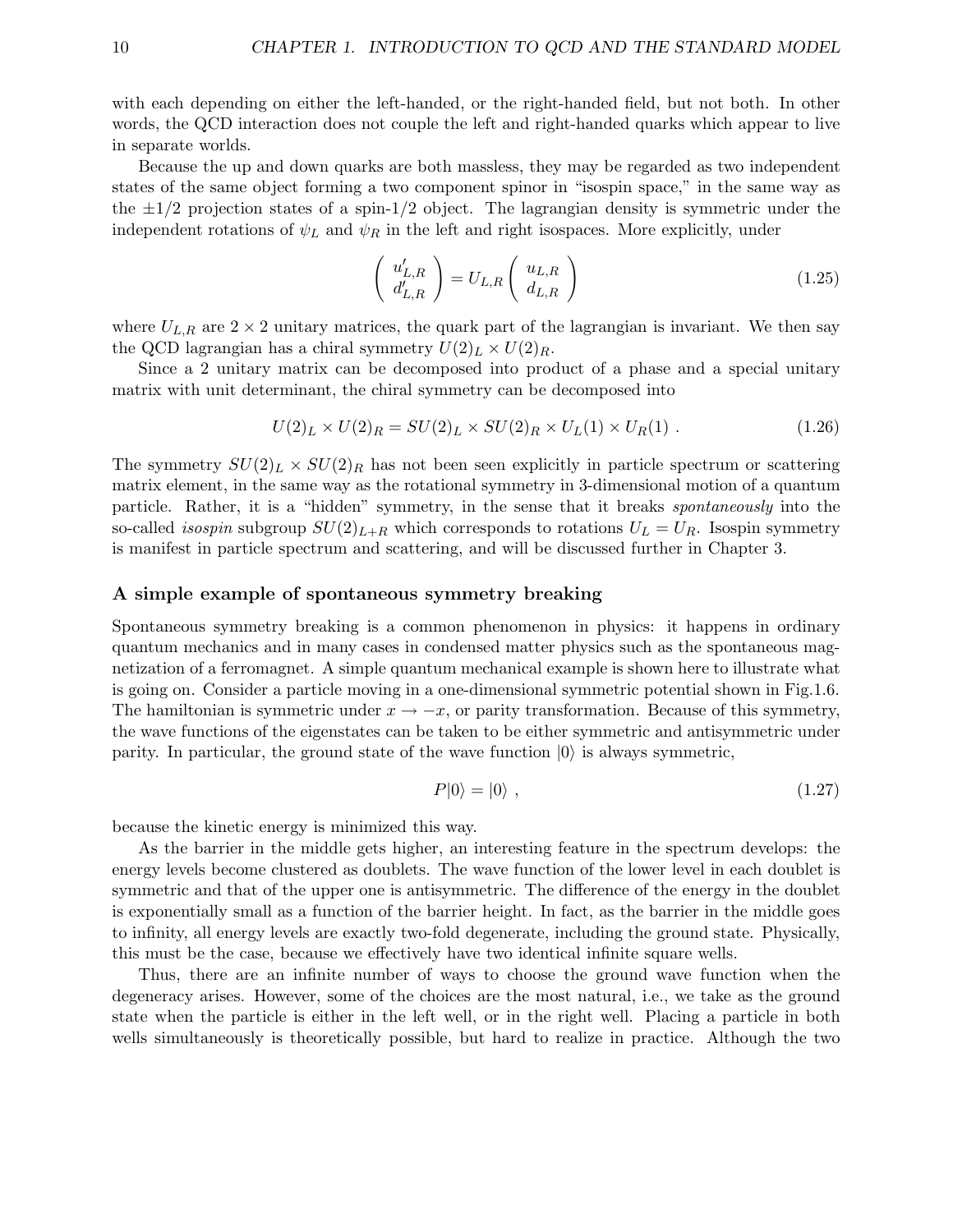

Figure 1.6: A quantum mechanical particle moving in a symmetric potential well with a finite barrier in the middle. The ground state wave function is left-right symmetric. However, when the barrier height approaches infinity, the ground state becomes doubly degenerate and a natural choice for the ground state wave function no longer has left-right symmetry.

choices are equally natural, once a choice is made, the ground state is unique. The other state is entirely decoupled because no operator in the Hilbert space can create a transition to that from any states built from the ground state (super-selection rule). If one accepts this, the ground state wave function no longer have a left-right symmetry under  $x \to -x$ . The symmetry is said to have been spontaneously broken.

A well-known example of spontaneous symmetry breaking is the magnetization of a magnetic material below a critical temperature  $T_c$ . Above  $T_c$ , the material has no net magnetic moment and is rotationally symmetric as the underlying hamiltonian. Below  $T_c$ , it develops a spontaneous magnetization which breaks the  $SO(3)$  rotational symmetry. All possible magnetization directions are physically equivalent, corresponding to different degenerate vacua. Once a direction is chosen, the system is still rotationally-invariant around the magnetization direction, or equivalently, symmetric under the subgroup  $SO(2)$ .

#### Spontaneous Breaking of Chiral Symmetry and Pion as a Goldstone boson

The chiral symmetry is a continuous symmetry in the sense that it contains infinitely many transformations which are smoothly connected to one another. In the case of spontaneous breaking of a continuous symmetry, there are usual infinitely many degenerate vacua, which give rise to massless excitations referred to as Goldsone bosons. In the case of magnetization, the Goldstone bosons is the massless spin wave.

A simple way to understand the chiral symmetry breaking is to consider the dynamics of the scalar fields  $\phi_i$ 

$$
\mathcal{L} = \frac{1}{2} \partial^{\mu} \phi_i \partial_{\mu} \phi_i - V(\phi) \tag{1.28}
$$

If  $V(\phi)$  is invariant under 4-dimensional rotation  $\phi_i \to L_{ij} \phi_j$ , the system has an  $O(4) \sim SO(3) \times$  $SO(3)$  symmetry. Taking as a simple assumption,

$$
V(\phi) = -\frac{1}{2}\mu^2 \phi_i^2 - \frac{1}{4}\lambda(\phi_i^2)^2
$$
\n(1.29)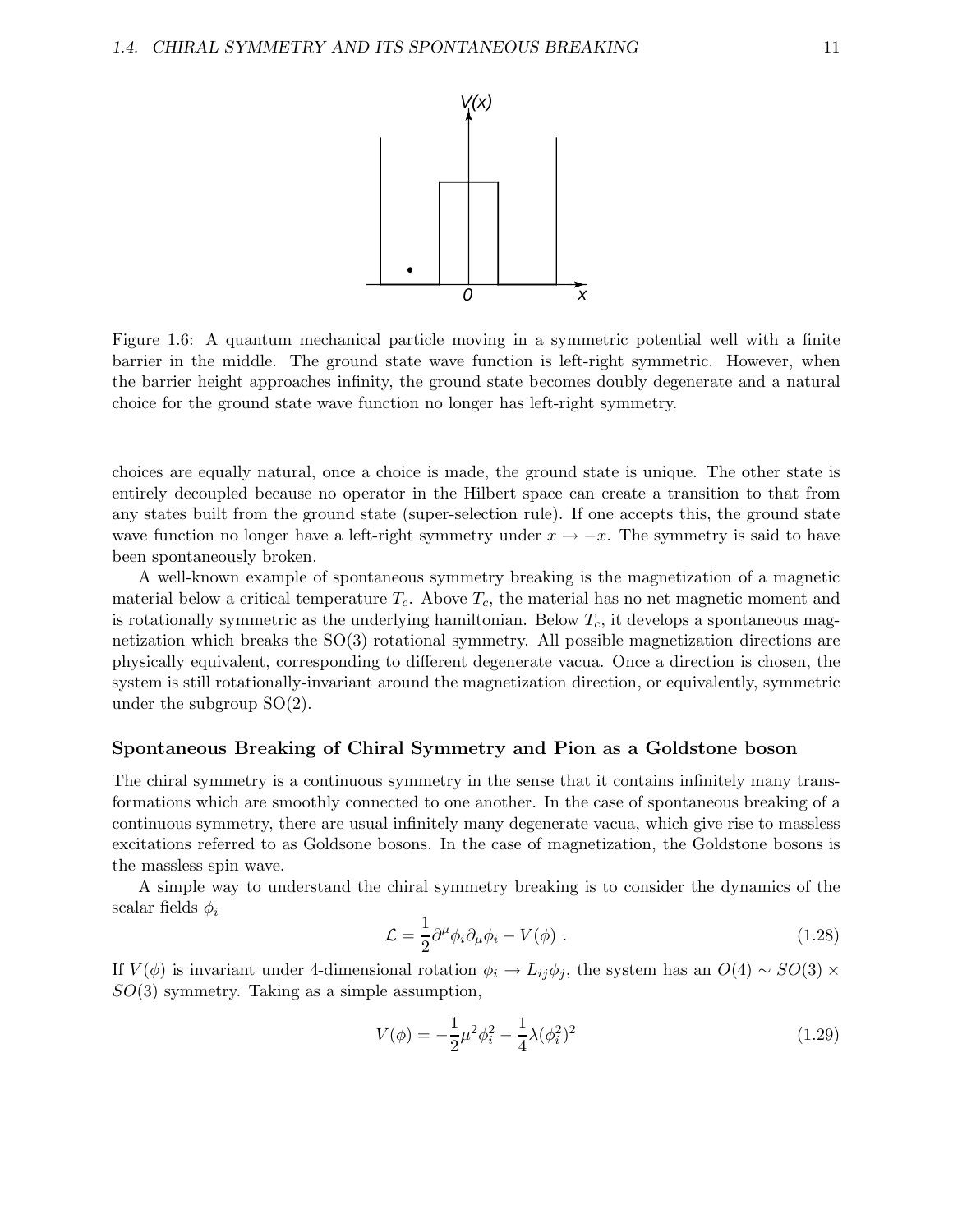

Figure 1.7: The scalar field potential when spontaneous symmetry breaking occurs. The minimum of the potential is now a hypersurface, which is not invariant under SO(4) rotation.

The SO(4) symmetry is spontaneously broken to SO(3) when  $\mu^2 \leq 0$ . Indeed as shown in Fig. 1.7, the minimal of the potential corresponds to

$$
\phi_i^2 = c^2 = \sqrt{-\lambda/\mu^2} \,,\tag{1.30}
$$

which has infinite number of solutions, corresponding to an infinite number of vacua, all obtained from each other by some  $O(4)$  rotations. The physical vacuum can be taken to be one of the infinite possible solutions. Once a solution is chosen, for example,  $\phi_i = (0, 0, 0, c)$ , this vacuum is still invariant under the SO(3) rotations of the first three dimensions. This corresponds to breaking of symmetry from SO(4) to SO(3), analogue of the isospin group.

Imagine we start with a common vacuum at every point of space and time, and make a rotation differently at different points of spacetime. The energy of the new state must be proportional to the derivative of the rotations in space, because a common rotation generates no energy. As the derivative vanishes, the energy must go to zero as well. Therefore, the excitation associated with the rotation has no mass. This is the Goldstone boson! In case of a magnetic, the Goldstone boson corresponds to massless spin waves.

Since in the case of the chiral symmetry, there are three independent ways to make rotations away from a chosen vacuum, just like the scalar field discussed above, we have three possible Goldstone bosons. These have been identified as negative parity pions  $\pi^{\pm,0}(x)$ , first observed in 1950's. The fact that chiral symmetry is not exact  $(m_u \neq m_d \neq 0,$  see Table 1.1) leads to a small (relative to  $\Lambda_{\rm QCD}$ ) pion mass  $m_{\pi} \sim 140$  MeV. Because of the low-energy scale involved, the dynamics of the pions can be described by an effective theory.

## 1.5 Color Confinement

One of the prominent features of QCD at low-energy is color-confinement: Any strongly interaction system at zero temperature and density must be a color singlet at distance scale larger than  $1/\Lambda_{\text{QCD}}$ . As a consequence, isolated free quarks cannot exist in nature (quark confinement). The color confinement of QCD is a theoretical conjecture consistent with experimental facts. To prove it in QCD is still a challenge that has not been met.

Suppose, for example, we have a quark-antiquark pair which is in a color singlet state. One may try to separate the quark from the antiquark by pulling them apart. The interaction between the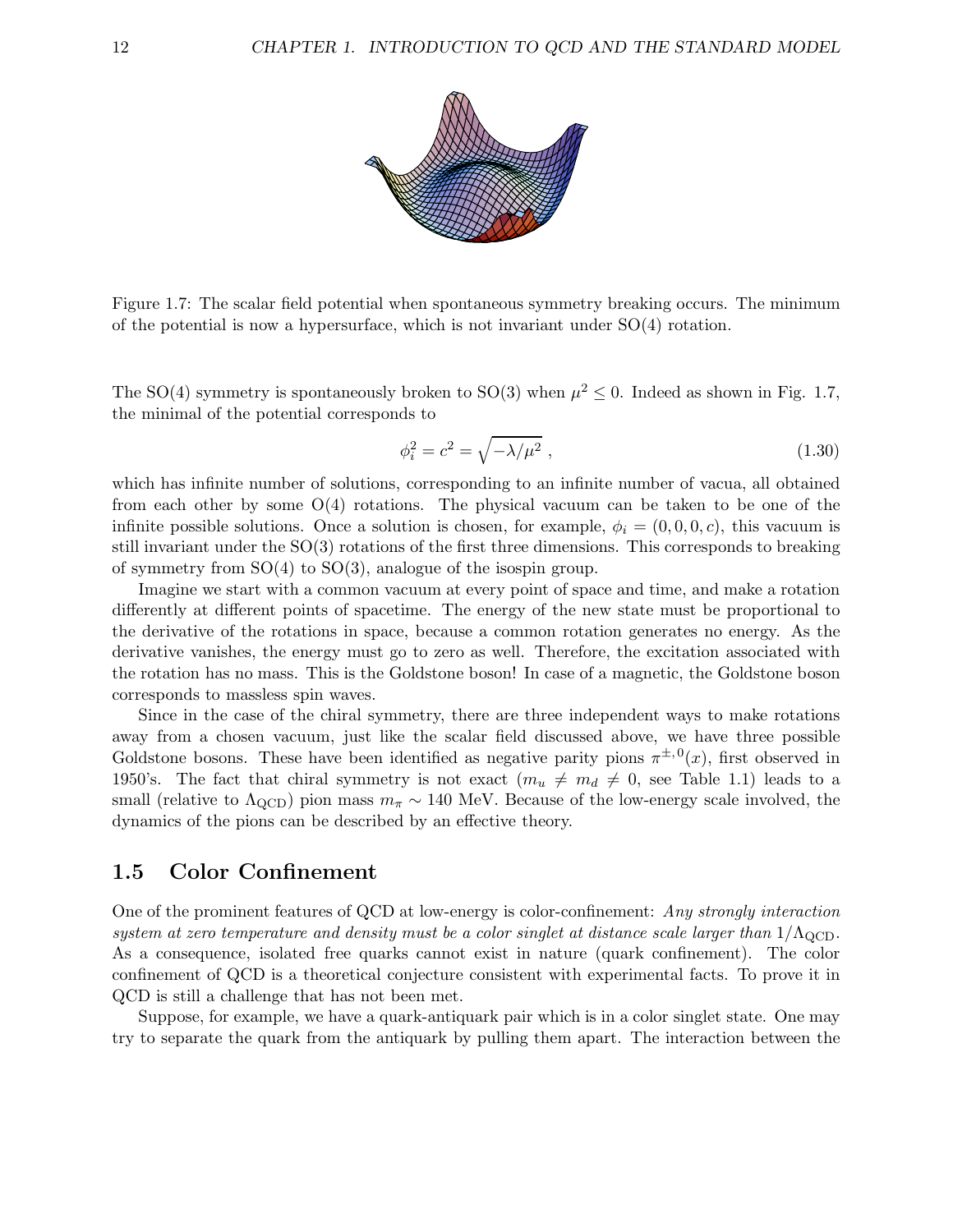quarks gets stronger as the distance between them gets larger, similar to what happens in a spring. In fact, when a spring is stretched beyond the elastic limit, it breaks to produce two springs. In the case of the quark pair, a new quark-antiquark pair will be created when pulled beyond certain distance. Part of the stretching energy goes into the creation of the new pair, and as a consequence, one cannot have quarks as free particles.



Figure 1.8: Left: potential between a pair of heavy quark-antiquark when there are no light quarks in the QCD vacuum. Right: the gluon flux tube between a pair of quark-antiquark produced by the so-called dual Meissner effect. The flux tube is believed to be responsible for the linear confinement potential.

The above discussion is in some sense a sort of self-consistent speculation. To understand really what happens, one must make calculations in QCD at large distance scales where, according to the renormalization group equation, the coupling becomes very strong. Such calculation is very difficult at present time. The only way we know how to solve QCD in the strong coupling regime is to simulate the theory on a finite spacetime lattice, or in short lattice QCD. One way to find the potential energy when the quarks are pull apart is to calculate quark-antiquark potential in a world where there is no quark-antiquark pair creation (quenched QCD). QCD simulations on lattice shows that the quark potential does increase linearly beyond the distance of a few fermis, as shown on the left panel in Fig. 1.8.

The origin of the linear potential between quarks may be traced to the so-called flux tube: a string of gluon energy density between the quark pair, shown on the right panel in Fig. 1.8. In QED, the electric lines between positive and negative charges spread all over the space, generating a  $1/r$ potential. In QCD, however, the vacuum acts like a dual superconductor which squeezes the color electric field to a minimal geometrical configuration—a narrow tube. [In a normal superconductor, the magnetic flux is expelled from the interior of the metal, as shown in the Meissner effec.] It costs energy for the flux to spread out in space. The tube roughly has a constant cross section and with constant energy density. Because of this, the energy stored in the flux increases linearly with the length of the flux. The flux tube has been seen in numerical simulations. If one calculates the gluon energy in lattice QCD, one can see the flux tube from the the plot of energy density in space.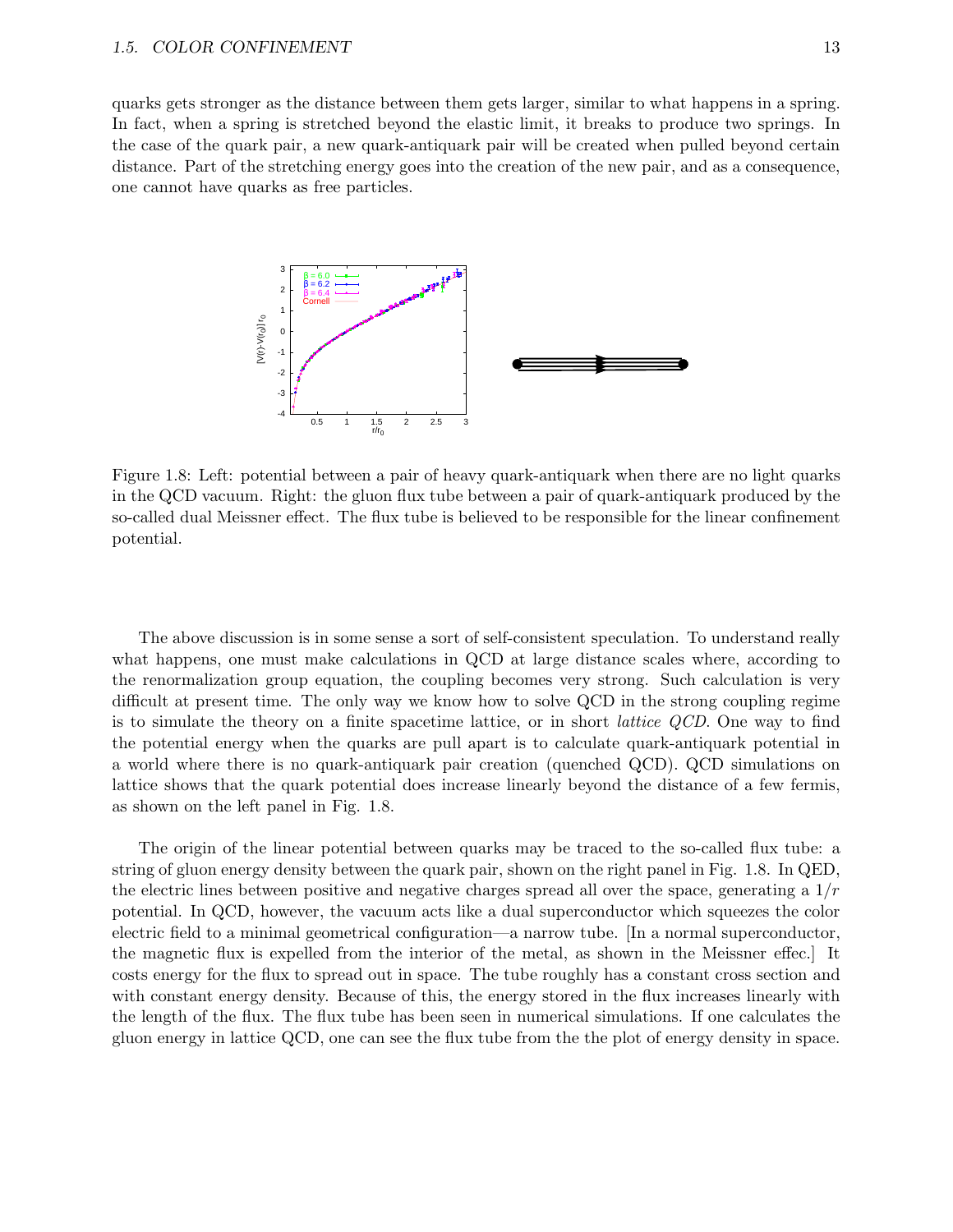### 1.6 Hadrons and Nuclei

It is rather odd that in this introductory chapter, we spent so much space to talk about the something we don't usually "see" in low-energy experiments, quarks and gluons. What we usually observed in experimental apparatus are hadrons and nuclei which are bound states of these basic building blocks.

As we will discussed in the future chapters, a meson is made of the quantum number of a quark and anti-quark pair. For example, the pion has the quantum number of  $\bar{u}u - dd$ ,  $\bar{u}d$ , and  $du$ , naturally color singlets. On the other hand, a baryon is made from the quantum numbers of 3 quarks, which can form a color singlet because the  $SU(3)$  group multiplication rule says

$$
3 \times 3 \times 3 = 1 + 8 + 8 + 10 \tag{1.31}
$$

where 1 represents color singlet. For example, a proton is made of two up quarks and one down quark. There are other baryons such as  $\Lambda$ ,  $\Omega$  and the excited states of these particles as well. Baryons and mesons together are called hadrons, the bounds states of strong interactions.

The lowest mass baryons are neutrons and protons, which are together called nucleons. Protons are stable, whereas neutrons have a lifetime about 10 min. There are attractive interactions between protons and neutrons, which are the residual color interactions, just like the Van der Waals forces between neutral atoms and molecules. These nuclear forces are responsible for binding the nucleons together to form atomic nuclei, and the origin of atomic energy.

We will discuss extensively in this course the structures and interactions of hadrons and nuclei.

## 1.7 Electroweak Interactions

Weak interactions are mediated through  $W$  and  $Z$  vector bosons which play a similar role to photons and gluons in QED and QCD, respectively. In particular, Z boson is flavor-conserving and charge neutral, and therefore is very much like the photon. However, these weak gauge bosons are quite massive, 80.4 GeV/ $c^2$  for W and 91.2 GeV/ $c^2$  for Z, and mediate a force that acts on a very short range with an extremely weak strength. The W bosons are charged and do change flavor. For instance, the emission of a  $W^+$  changes an up quark into a down quark. It also changes an electron into an electron neutrino, a muon into a muon neutrino.

The electromagnetic and strong interactions involve just the vector current  $j^{\mu} = V^{\mu} = \psi \gamma^{\mu} \psi$ and hence conserve parity. However, as was discovered in 1957 by Lee, Yang, and Wu, the weak interaction involves parity violation, and the axial vector current  $A^{\mu} = j_5^{\mu} = \psi \gamma^{\mu} \gamma_5 \psi$  also participates. Under a parity transformation  $\vec{r} \to -\vec{r}$ , the vector current transforms as  $V^{\mu} \to -V^{\mu}$ whereas  $A^{\mu} \rightarrow A^{\mu}$ . Analogous to vector currents, we can define nine axial currents in terms of the flavor structure of the light up, down and strange quarks,

$$
A^{\mu a} = \overline{\psi}\gamma^{\mu}\gamma_5 \frac{\lambda^a}{2} \psi , \qquad (1.32)
$$

which will be useful later. The singlet axial current  $(a = 0)$  is not really conserved due to the so-called  $U_A(1)$  anomaly.

A more formal discussion of weak interactions starts with definition of weak charges. The weak charge assignment is related to the chiral properties of the quarks introduced in a previous section.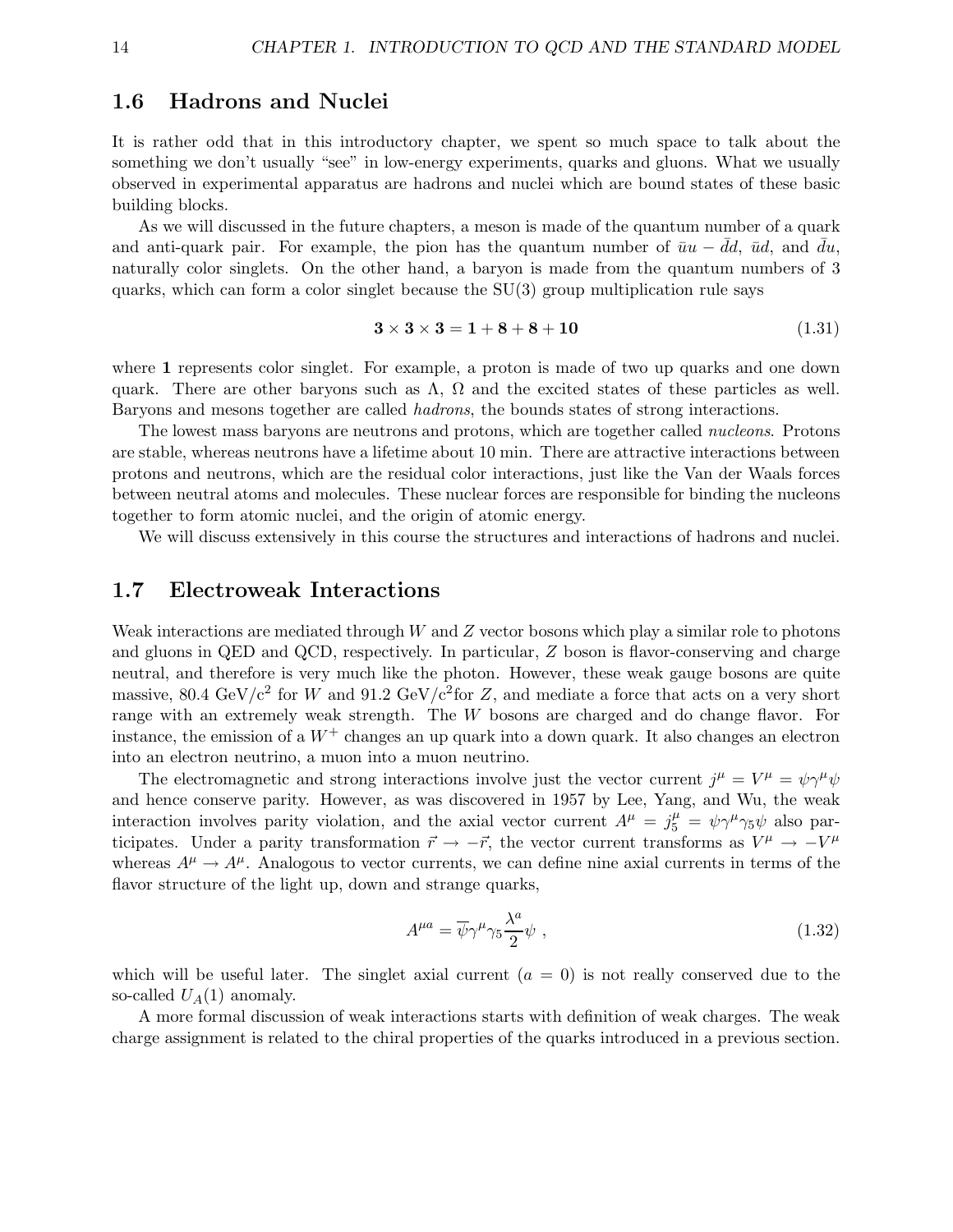The standard model assumes the left-handed up and down quarks form a two-component vector,

$$
q_L^1 = \left(\begin{array}{c} u_L \\ d_L \end{array}\right) \tag{1.33}
$$

transforming under  $SU(2)_L$  (weak isospin) as a doublet, whereas  $u_R$  and  $d_R$  transform as singlets. The superscript 1 here refers to the first generation. The pattern repeats for charm and strange quarks, the second generation, top and bottom the third. In addition, the quarks carry  $U_Y(1)$  weak  $(scalar)$  hypercharge Y, defined through

$$
Q = I_3 + \frac{Y}{2} \t{1.34}
$$

where  $I_3 = T_3$  is the third component of the weak  $SU(2)_L$  isospin and Q the electric charge. The free quark and lepton lagrangian is invariant under the above weak isospin and hypercharge transformation.

To make the  $SU(2)_L \times U_Y(1)$  symmetry local, we introduce gauge fields  $W_i^{\mu}$  $\zeta_i^{\mu}$  for  $SU(2)_L$  and  $B^{\mu}$  for  $U_Y(1)$ . The covariant derivative for the weak doublet is

$$
D^{\mu} = \partial^{\mu} + ig\frac{\vec{\tau}}{2} \cdot \vec{W}^{\mu} + ig'\frac{Y}{2} \cdot B^{\mu} . \qquad (1.35)
$$

After spontaneous breaking of  $SU(2)_L \times U_Y(1)$  through a Higgs doublet  $H = (\phi^+, \phi^0)$ , only  $U_{\text{em}}(1)$ remains. The charge neutral gauge bosons  $W^0$  and B will mix to give massless photon field  $A^{\mu}$ and massive weak gauge boson field  $Z^{\mu}$ 

$$
Z^{\mu} = \frac{gW_3^{\mu} - g'B^{\mu}}{\sqrt{g^2 + g'^2}} = \cos \theta_W W_3^{\mu} - \sin \theta_W B^{\mu}
$$
 (1.36)

$$
A^{\mu} = \frac{g'W_3^{\mu} + gB^{\mu}}{\sqrt{g^2 + g'^2}} = \sin \theta_W W_3^{\mu} + \cos \theta_W B^{\mu} , \qquad (1.37)
$$

where we have introduced the Weinberg mixing angle  $\theta_W$ . Since the photon field  $A^{\mu}$  mediates the electromagnetic interaction, the couplings are related by

$$
e = g \sin \theta_W = g' \cos \theta_W . \qquad (1.38)
$$

With the above definition, the coupling of  $Z$ -boson to quarks and leptons is

$$
\mathcal{L}_{int}^{Z} = -\frac{g}{\cos \theta_W} \overline{\psi}_i \gamma^\mu (g_V^i - g_A^i \gamma^5) \psi_i Z_\mu \tag{1.39}
$$

where the vector and axial coupling constants are  $g_V^i = I_3 - 2q_i \sin^2 \theta_W$  and  $V_A^i = I_3$ , respectively. Experimentally (in the  $\overline{\text{MS}}$ -scheme and at the scale  $M_Z$ ) the measured value is  $\sin^2 \theta_W =$  $0.23120(15)$ .

In the standard model with 3 light quarks, the W-boson interaction current is

$$
J_W^{\mu}/2 = \cos \theta_C \bar{u}_L \gamma^{\mu} d_L + \sin \theta_C \bar{u}_L \gamma^{\mu} s_L + \dots \,, \tag{1.40}
$$

where  $\theta_C = 15^{\circ}$  is called the Cabibbo angle. The interaction violates the parity maximally, it is a  $V - A$  from,  $\bar{\psi}\gamma^{\mu}(1-\gamma_5)\psi$ . Therefore, the quarks of the first generation can be converted to those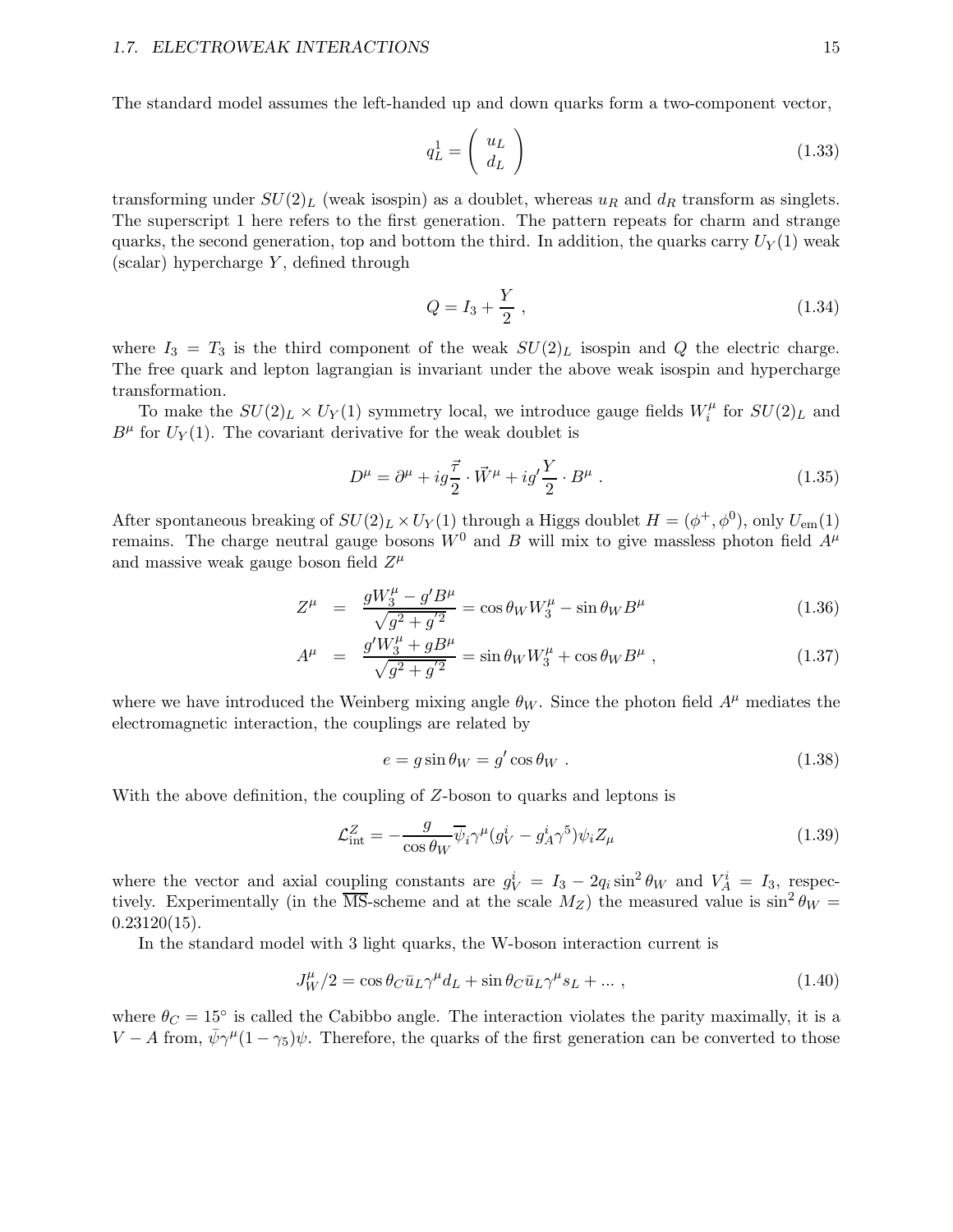of the second generation through W-bosons! This is called flavor mixing. In fact, the most general flavor mixing in the standard model with six quarks goes as

$$
J_W^{\mu}/2 = \bar{u}_L \gamma^{\mu} d'_L + \bar{c}_L \gamma^{\mu} s'_L + \bar{t}_L \gamma^{\mu} b'_L , \qquad (1.41)
$$

where the primed quarks (flavor eigenstates) are

$$
\begin{pmatrix} d' \\ s' \\ b' \end{pmatrix} = \begin{pmatrix} V_{ud} & V_{us} & V_{ub} \\ V_{cd} & V_{cs} & V_{cb} \\ V_{td} & V_{ts} & V_{tb} \end{pmatrix} \begin{pmatrix} d \\ s \\ b \end{pmatrix}
$$
 (1.42)

where the  $3\times3$  matrix is a unitary matrix (Cabbibo-Kobayashi-Maskawa mixing matrix) satisfying the unitarity condition, for example,

$$
|V_{ud}|^2 + |V_{us}|^2 + |V_{ub}|^2 = 1.
$$
\n(1.43)

The unitarity matrix can be parameterized in terms of three mixing angles  $\theta_{12}, \theta_{13}, \theta_{23}$  and a phase  $\delta$ , four independent parameters. The standard parametrization is

$$
V = \begin{pmatrix} c_{12}c_{13} & s_{12}c_{13} & s_{13}e^{-i\delta} \\ -s_{12}c_{23} - c_{12}s_{23}s_{13}e^{i\delta} & c_{12}c_{23} - s_{12}s_{23}s_{13}e^{i\delta} & s_{23}c_{13} \\ s_{12}s_{23} - c_{12}c_{23}s_{13}e^{i\delta} & -c_{12}s_{23} - s_{12}c_{23}s_{13}e^{i\delta} & c_{23}c_{13} \end{pmatrix}
$$
(1.44)

where  $c_{ij} = \cos \theta_{ij}$  and  $s_{ij} = \sin \theta_{ij}$ . An alternative parametrization exhibiting the heirachical structure of the mixing element is

$$
V = \begin{pmatrix} 1 - \lambda^2 / & \lambda & A\lambda^3(\rho - i\eta) \\ -\lambda & 1 - \lambda^2 / 2 & A\lambda^2 \\ A\lambda^3 (1 - \rho - i\eta) & -A\lambda^2 & 1 \end{pmatrix} + \mathcal{O}(\lambda^4)
$$
(1.45)

which was advocated by Wolfenstein.

The interaction between the W boson and the charge-changing current is

$$
\mathcal{L} = -\frac{g}{2\sqrt{2}} W^{+\mu} J_{\mu} W + \text{h.c.}
$$
\n(1.46)

If one integrates out the W-boson, one obtain the effective weak interaction in a form which was written down by Fermi over 50 years ago,

$$
\mathcal{H}_W = \frac{G_F}{\sqrt{2}} J_W^{\mu} J_{W\mu} \tag{1.47}
$$

where  $G_F = 1.16637 \times 10^{-5} \text{ GeV}^{-2}$  is called Fermi-decay constant. The relation to the Fermi-decay constant  $G_F$  and the weak coupling g is,  $g^2/8m_W^2 = G_F/\sqrt{2}$ .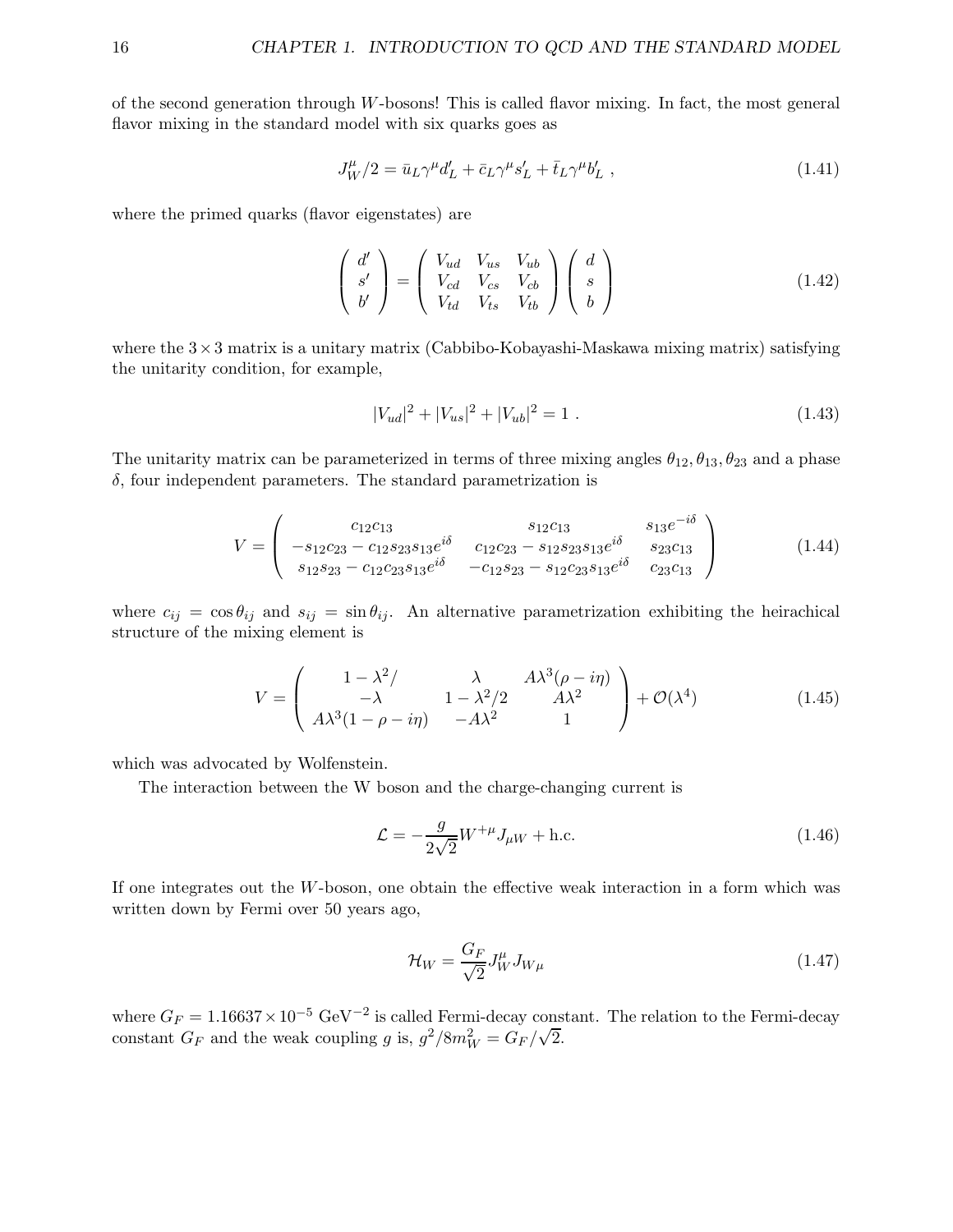## 1.8 \*\*\*Background Information for Chapter 1\*\*\*

#### 1.8.1 SU(3) group and Gell-Mann matrices

Consider a 3-dimensional *complex* vector space, in which a vector  $\psi$  is represented by a column matrix of 3 complex numbers,

$$
\psi = \begin{pmatrix} \psi_1 \\ \psi_2 \\ \psi_3 \end{pmatrix} . \tag{1.48}
$$

A "rotation" in this space can be accomplished by a  $3 \times 3$  unitary matrix U,

$$
\psi_i' = U_i^{\ j} \psi_j \tag{1.49}
$$

where the unitary condition  $U^{\dagger}U = U U^{\dagger} = 1$  guarantees that the new vector  $\psi'$  has the same norm, defined as  $\sum_i \psi_i^* \psi_i$ , as the original one.

All  $3 \times 3$  unitary matrices form a group  $U(3)$  under the matrix multiplication. The determinant of U has a unit norm,  $|\text{Det}U| = 1$ , and hence  $\text{Det}U = e^{i\theta}$ . The subset of  $U(3)$  rotations with Det  $U = 1$  form a subgroup, called  $SU(3)$ . The conditions  $U^{\dagger}U = UU^{\dagger} = 1$  and  $Det U = 1$  leave U depending on 8 real parameters, which we will call  $\theta^a$  ( $a = 1, 2, ..., 8$ ). We can choose these parameters such that when  $\theta^a = 0$ , U reduces to the unit matrix I. When  $\theta^a$  are small, we can expand U at  $\theta^a = 0$  to get,

$$
U = I + i \sum_{a=1}^{8} \theta^a t^a + \dots \tag{1.50}
$$

where  $t^a$  are  $3 \times 3$  hermitian matrices, which are called the generators of the  $SU(3)$  group, in the sense that the other group element may be constructed from these generators. Clearly, the choice of  $t^a$  depends on the choice of parameters.

A convenient choice of the SU(3) generators  $t^a = \lambda^a/2$  by Gell-Mann is

$$
\lambda_1 = \begin{pmatrix} 0 & 1 & 0 \\ 1 & 0 & 0 \\ 0 & 0 & 0 \end{pmatrix}; \quad \lambda_2 = \begin{pmatrix} 0 & -i & 0 \\ i & 0 & 0 \\ 0 & 0 & 0 \end{pmatrix}; \quad \lambda_3 = \begin{pmatrix} 1 & 0 & 0 \\ 0 & -1 & 0 \\ 0 & 0 & 0 \end{pmatrix};
$$

$$
\lambda_4 = \begin{pmatrix} 0 & 0 & 1 \\ 0 & 0 & 0 \\ 1 & 0 & 0 \end{pmatrix}; \quad \lambda_5 = \begin{pmatrix} 0 & 0 & -i \\ 0 & 0 & 0 \\ 1 & 0 & 0 \end{pmatrix}; \quad \lambda_6 = \begin{pmatrix} 0 & 0 & 0 \\ 0 & 0 & 1 \\ 0 & 1 & 0 \end{pmatrix};
$$

$$
\lambda_7 = \begin{pmatrix} 0 & 0 & 0 \\ 0 & 0 & -i \\ 0 & i & 0 \end{pmatrix}; \quad \lambda_8 = \frac{1}{\sqrt{3}} \begin{pmatrix} 1 & 0 & 0 \\ 0 & 1 & 0 \\ 0 & 0 & -2 \end{pmatrix}; \quad \lambda_0 = \sqrt{\frac{2}{3}} \begin{pmatrix} 1 & 0 & 0 \\ 0 & 1 & 0 \\ 0 & 0 & 1 \end{pmatrix}; \quad (1.51)
$$

The generators satisfy the  $SU(3)$  commutation relations  $(SU(3)$  algebra),

$$
\left[\frac{\lambda^a}{2}, \frac{\lambda^b}{2}\right] = i f^{abc} \frac{\lambda^c}{2} \,,\tag{1.52}
$$

where  $f_{abc}$  is totally antisymmetric structure constants, the numerical values of which can be found in many textbooks (for example, Itzykson and Zuber).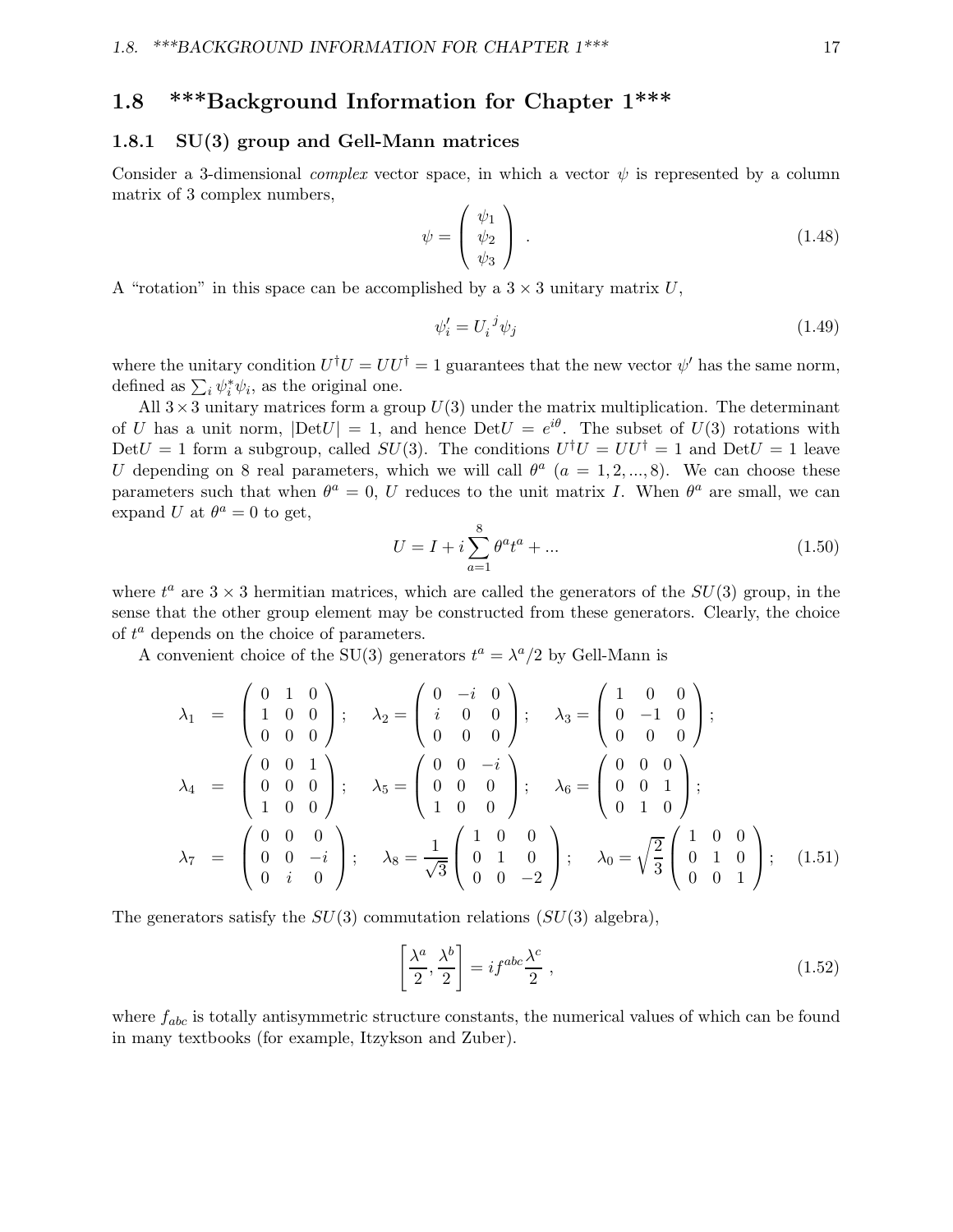The vector  $\psi_i$  forms a 3-dimensional fundamental representation of SU(3), and labelled by 3. All the complex conjugate matrices  $U^*$  form another representation of  $SU(3)$ , which is called  $\bar{3}$ . Clearly  $\psi_i^*$  space is a  $\bar{\mathbf{3}}$ .

Consider adding color charges of two quarks symbolically denoted as  $q^i$  and  $\tilde{q}^i$ . The easiest way to accomplish the addition is by the so-called tensor method. Multiplying the two 3-dimensional spaces together, we get a 9-dimensional space spanned by basis  $q^{i}\tilde{q}^{j}$ . The ij symmetric part,

$$
\frac{1}{2}(q^i\tilde{q}^j + q^j\tilde{q}^i) , \qquad (1.53)
$$

forms a 6-dimensional subspace, **6**. The  $ij$  antisymmetry part,

$$
\frac{1}{2}(q^i\tilde{q}^j - q^j\tilde{q}^i) , \qquad (1.54)
$$

form a 3-dimensional subspace. This, however, is not the same as the 3D color space of the original quark, because under an SU(3) transformation the basis states in this new 3D space transform like complex conjugate of the original quarks. For this reason, we have a new charge state  $\bar{3}$ . To conclude, when we add two-triplets of color charges, we get a 6 and a  $\bar{3}$ , or simply  $3 \times 3 = 6 + \bar{3}$ .

What if one adds together the color charges of a quark and antiquark? The combination  $q^1\bar{q}^1 + q^2\bar{q}^2 + q^3\bar{q}^3$ , is invariant under SU(3) transformation and is a color singlet denoted by 1. A color-singlet state is also color-natural, or white. The combinations  $q^{i}\bar{q}^{j}$  with the color-neutral state subtracted form an 8-dimensional representation of the SU(3) group, 8. Therefore,  $3 \times 3 = 1 + 8$ .

More complicated multiplications of the  $SU(3)$  representations can be obtained by the so-called tensor method, for example

$$
3 \times 3 \times 3 = 1 + 8 + 8 + 10 \tag{1.55}
$$

can be obtained this way.

#### 1.8.2 Lagrangian Density, QED and Feynman Rules

The equations of motion for physical variables can be derived from the lagrange principle. In classical physics, a lagrangian can be constructed as the difference between kinetic energy T and potential energy  $V$ . The action is the time integral of the lagrangian,

$$
S = \int dt L \tag{1.56}
$$

If a lagrangian depends on a coordinate  $q$ , the minimization of the action leads to the following Euler-Lagrange equation,

$$
\frac{d}{dt}\frac{\partial L}{\partial \dot{q}} - \frac{\partial L}{\partial q} = 0 \tag{1.57}
$$

where  $\dot{q}$  is the time-derivative.

QED lagrangian density is constructed out of the electron Dirac field  $\psi$  and phone vector field  $A^{\mu}$ ,

$$
\mathcal{L} = \psi(i \not D - m)\psi - \frac{1}{4}F_{\mu\nu}F^{\mu\nu} \,, \tag{1.58}
$$